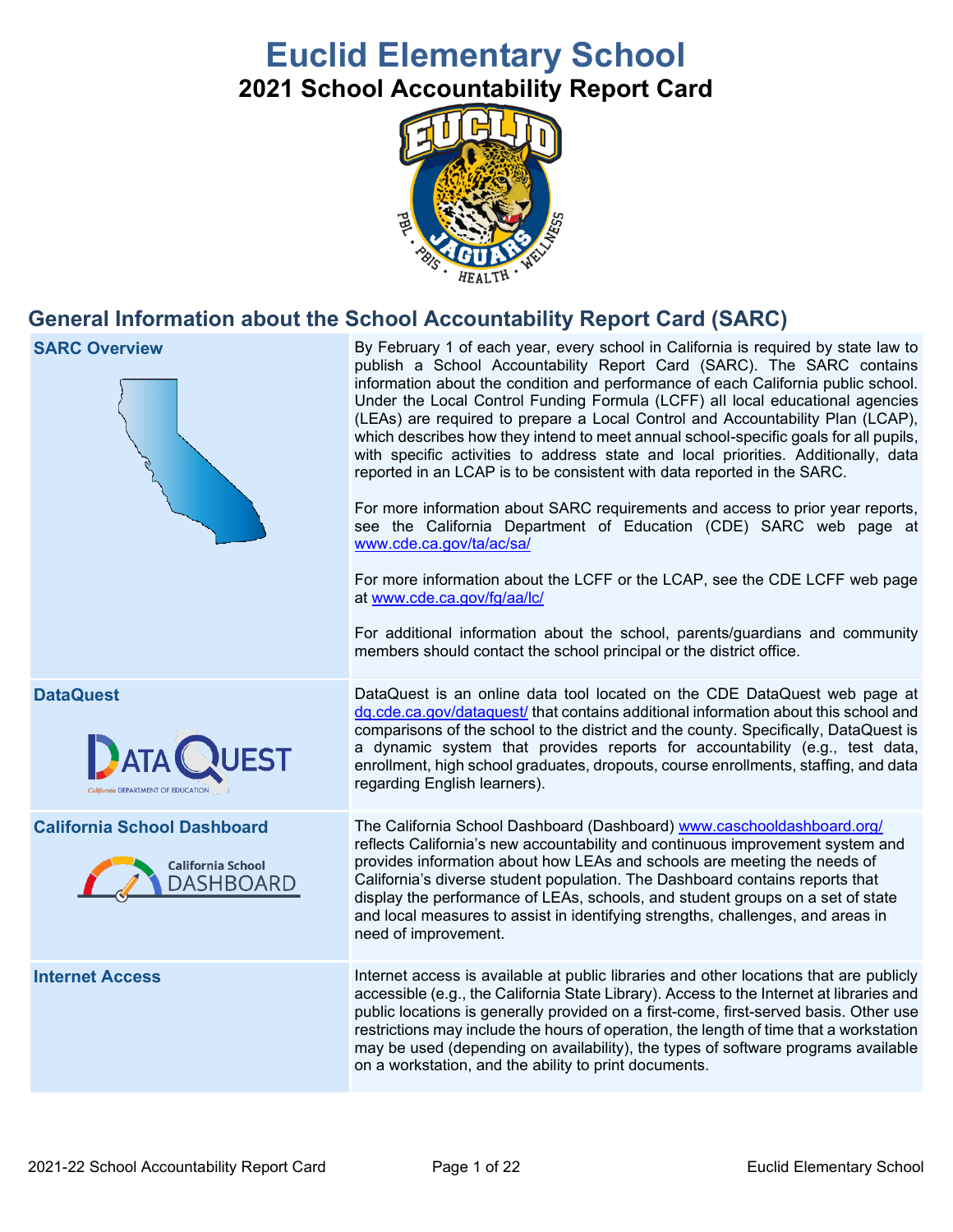## **2021-22 School Contact Information**

| <b>School Name</b>                                 | <b>Euclid Elementary School</b> |  |  |  |
|----------------------------------------------------|---------------------------------|--|--|--|
| <b>Street</b>                                      | 1120 South Euclid Avenue        |  |  |  |
| City, State, Zip                                   | Ontario, CA, 91762              |  |  |  |
| <b>Phone Number</b>                                | 909-984-5119                    |  |  |  |
| <b>Principal</b>                                   | Aide Esquivel                   |  |  |  |
| <b>Email Address</b>                               | aide.esquivel@omsd.net          |  |  |  |
| <b>School Website</b>                              | https://www.omsd.net/Domain/18  |  |  |  |
| County-District-School (CDS) Code 36-67819-6036255 |                                 |  |  |  |

| 2021-22 District Contact Information |                                   |  |  |  |
|--------------------------------------|-----------------------------------|--|--|--|
| <b>District Name</b>                 | Ontario-Montclair School District |  |  |  |
| <b>Phone Number</b>                  | $(909)$ 459-2500                  |  |  |  |
| Superintendent                       | Dr. James Q. Hammond              |  |  |  |
| <b>Email Address</b>                 | info@omsd.net                     |  |  |  |
| <b>District Website Address</b>      | https://www.omsd.net              |  |  |  |

### **2021-22 School Overview**

All learners who come to Euclid Elementary School, a multilingual and multilingual learning community, are empowered to acquire and develop lifelong skills and knowledge necessary to problem solve creatively, think critically, communicate effectively, and collaborate globally, in a safe, respectful and healthy environment.

Vision for our Euclid Scholars: Empowering and inspiring tomorrow's leaders

Euclid Elementary School offers a high-quality education focusing on the skills of collaboration, communication, critical thinking and creativity. The mission of Euclid School, a united educational community, is to guarantee all students success in achieving their life long goals through academic excellence.

Euclid Elementary offers a Dual Language Immersion Program in Spanish. Students in our Dual Language Immersion Program are taught in the 90/10 model. Our goal s for students in the Dual Language Program to become bi-literate, bilingual, and bicultural in Spanish and English. Currently our Dual Immersion program is from Kindergarten to 3rd grade.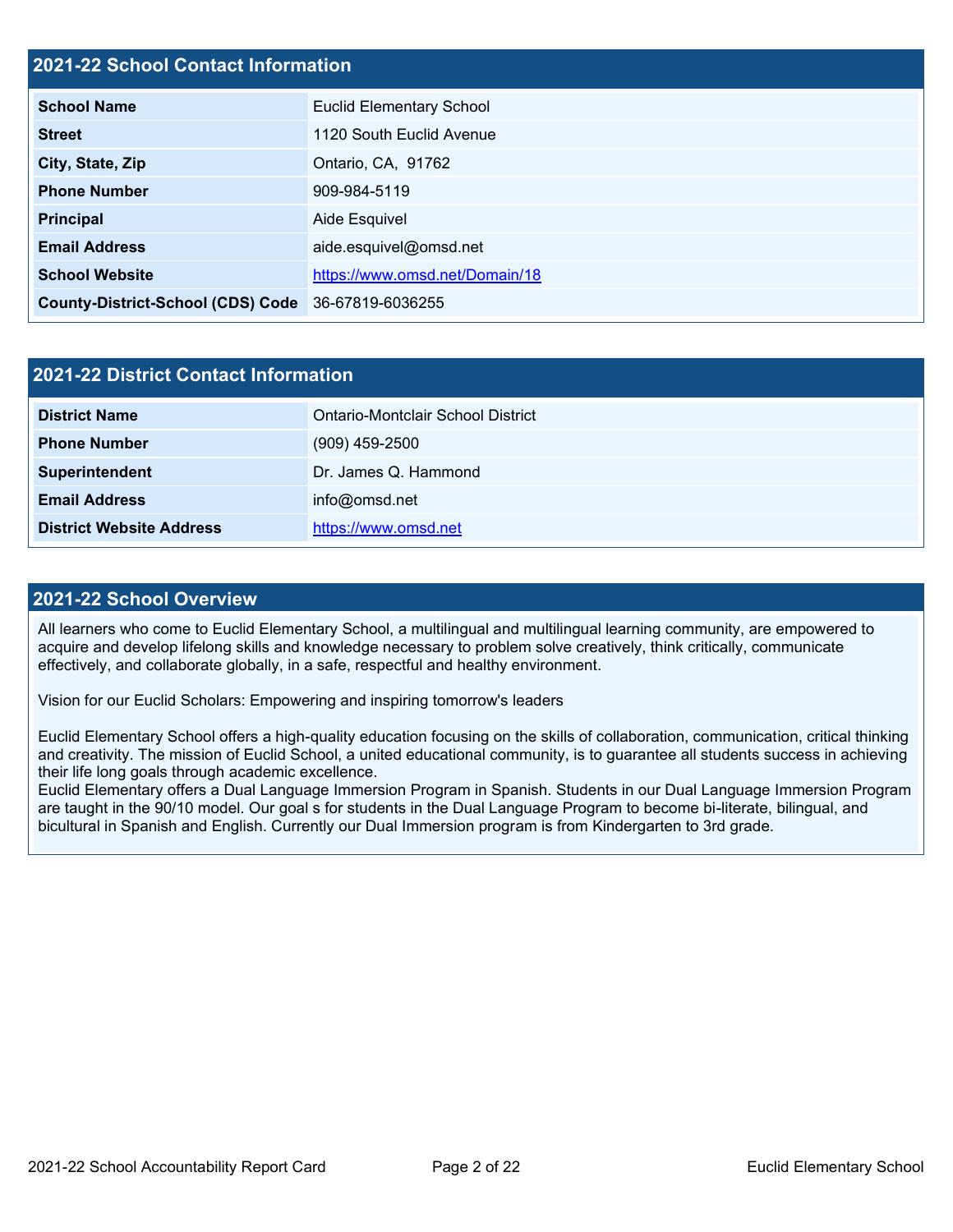# **About this School**

| 2020-21 Student Enrollment by Grade Level |                           |  |  |  |  |
|-------------------------------------------|---------------------------|--|--|--|--|
| <b>Grade Level</b>                        | <b>Number of Students</b> |  |  |  |  |
| Kindergarten                              | 91                        |  |  |  |  |
| Grade 1                                   | 94                        |  |  |  |  |
| Grade 2                                   | 87                        |  |  |  |  |
| Grade 3                                   | 88                        |  |  |  |  |
| Grade 4                                   | 80                        |  |  |  |  |
| Grade 5                                   | 94                        |  |  |  |  |
| Grade 6                                   | 91                        |  |  |  |  |
| <b>Total Enrollment</b>                   | 625                       |  |  |  |  |

# **2020-21 Student Enrollment by Student Group**

| <b>Student Group</b>                   | <b>Percent of Total Enrollment</b> |
|----------------------------------------|------------------------------------|
| <b>Female</b>                          | 51.7                               |
| <b>Male</b>                            | 48.3                               |
| American Indian or Alaska Native       | 1.6                                |
| Asian                                  | 0.3                                |
| <b>Black or African American</b>       | 0.6                                |
| <b>Filipino</b>                        | 0.2                                |
| <b>Hispanic or Latino</b>              | 96                                 |
| <b>Two or More Races</b>               | 0.5                                |
| <b>White</b>                           | 0.8                                |
| <b>English Learners</b>                | 40.3                               |
| <b>Foster Youth</b>                    | 0.6                                |
| <b>Homeless</b>                        | 3.4                                |
| <b>Socioeconomically Disadvantaged</b> | 92                                 |
| <b>Students with Disabilities</b>      | 10.4                               |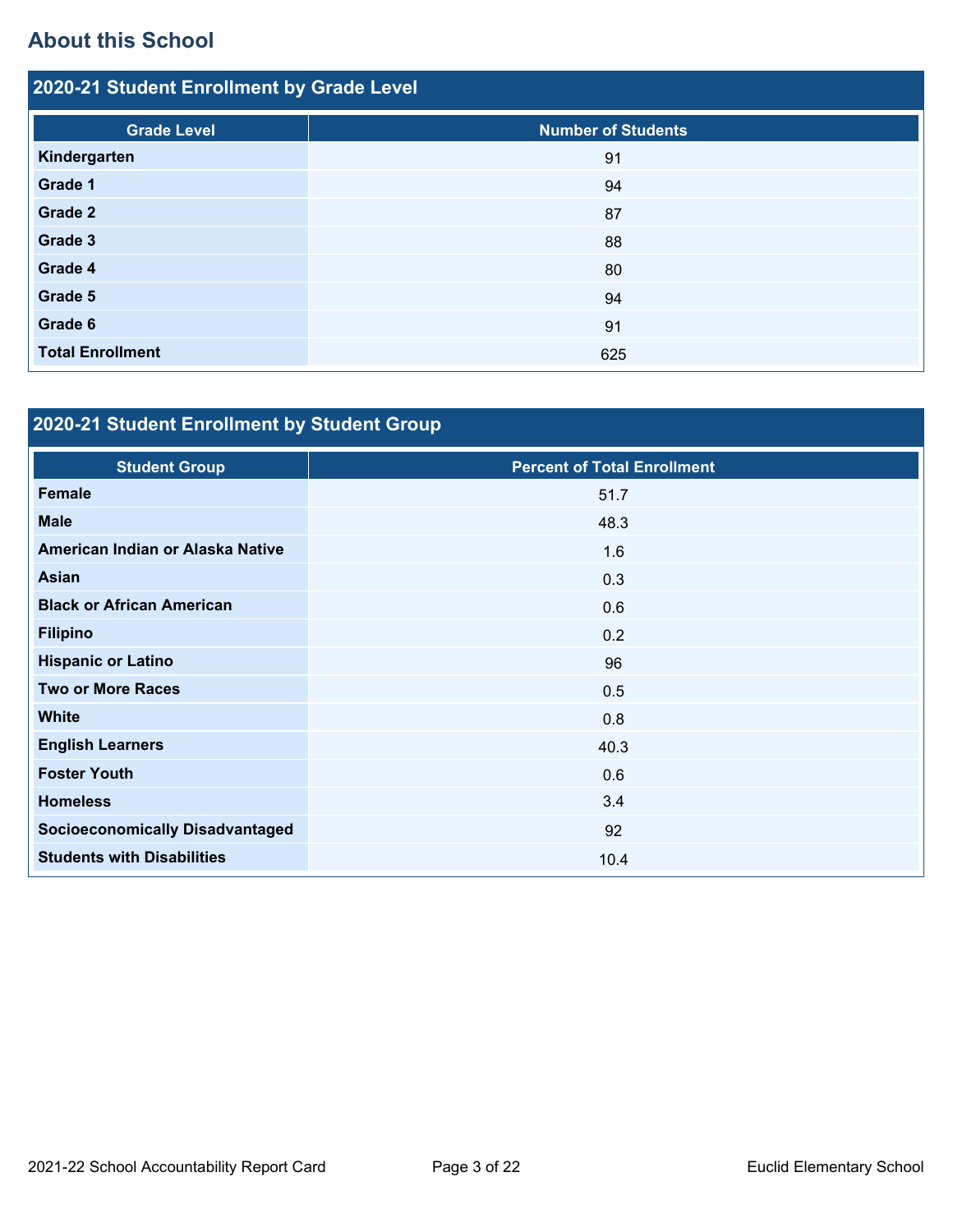# **A. Conditions of Learning State Priority: Basic**

The SARC provides the following information relevant to the State priority: Basic (Priority 1):

- Degree to which teachers are appropriately assigned and fully credentialed in the subject area and for the pupils they are teaching;
	- Pupils have access to standards-aligned instructional materials; and
- School facilities are maintained in good repair

Note: For more information refer to the Updated Teacher Equity Definitions web page at<https://www.cde.ca.gov/pd/ee/teacherequitydefinitions.asp>

### **2019-20 Teacher Preparation and Placement**

| <b>Authorization/Assignment</b>                                                                 | 2019-20 |
|-------------------------------------------------------------------------------------------------|---------|
| Fully (Preliminary or Clear) Credentialed for Subject and Student Placement (properly assigned) |         |
| <b>Intern Credential Holders Properly Assigned</b>                                              |         |
| Teachers Without Credentials and Misassignments ("ineffective" under ESSA)                      |         |
| Credentialed Teachers Assigned Out-of-Field ("out-of-field" under ESSA)                         |         |
| <b>Unknown</b>                                                                                  |         |
| <b>Total Teaching Positions</b>                                                                 |         |
|                                                                                                 |         |

Note: The data in this table is based on Full Time Equivalent (FTE) status. One FTE equals one staff member working full time; one FTE could also represent two staff members who each work 50 percent of full time. Additionally, an assignment is defined as a position that an educator is assigned to based on setting, subject, and grade level. An authorization is defined as the services that an educator is authorized to provide to students.

# **2019-20 Teachers Without Credentials and Misassignments (considered "ineffective" under ESSA)**

| <b>Authorization/Assignment</b>                              | 2019-20 |  |
|--------------------------------------------------------------|---------|--|
| <b>Permits and Waivers</b>                                   |         |  |
| <b>Misassignments</b>                                        |         |  |
| <b>Vacant Positions</b>                                      |         |  |
| <b>Total Teachers Without Credentials and Misassignments</b> |         |  |

# **2019-20 Credentialed Teachers Assigned Out-of-Field (considered "out-of-field" under ESSA)**

| <b>Indicator</b>                                       | 2019-20 |
|--------------------------------------------------------|---------|
| Credentialed Teachers Authorized on a Permit or Waiver |         |
| <b>Local Assignment Options</b>                        |         |
| <b>Total Out-of-Field Teachers</b>                     |         |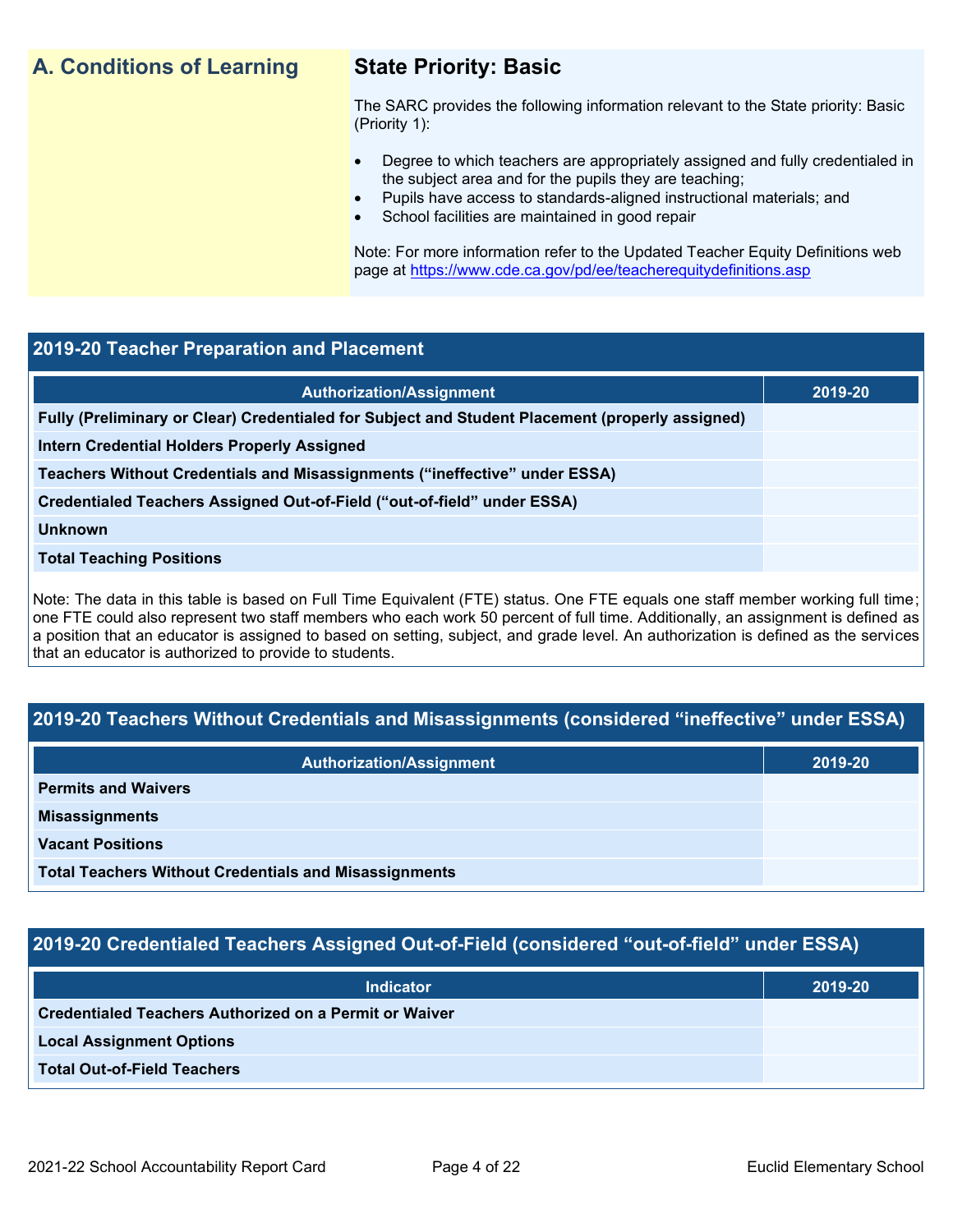# **2019-20 Class Assignments**

| <b>Indicator</b>                                                                                                                                    | 2019-20 |
|-----------------------------------------------------------------------------------------------------------------------------------------------------|---------|
| <b>Misassignments for English Learners</b><br>(a percentage of all the classes with English learners taught by teachers that are misassigned)       |         |
| No credential, permit or authorization to teach<br>(a percentage of all the classes taught by teachers with no record of an authorization to teach) |         |

# **2021-22 Quality, Currency, Availability of Textbooks and Other Instructional Materials**

**Year and month in which the data were collected August 2021** August 2021

| <b>Subject</b>                | Textbooks and Other Instructional Materials/year of<br><b>Adoption</b>                                                                                                                                                                                                                                                                                                                                                                                                               | <b>From</b><br><b>Most</b><br><b>Recent</b><br><b>Adoption</b> | <b>Percent</b><br><b>Students</b><br><b>Lacking Own</b><br><b>Assigned</b><br><b>Copy</b> |
|-------------------------------|--------------------------------------------------------------------------------------------------------------------------------------------------------------------------------------------------------------------------------------------------------------------------------------------------------------------------------------------------------------------------------------------------------------------------------------------------------------------------------------|----------------------------------------------------------------|-------------------------------------------------------------------------------------------|
| <b>Reading/Language Arts</b>  | TK Big Day (Houghton-Mifflin-Harcourt) - Adopted 2016<br>K-6 Wonders (McGraw-Hill) - Adopted 2016<br>K-6 Lectura Maravillas (McGraw-Hill) - Adopted 2016                                                                                                                                                                                                                                                                                                                             | Yes                                                            | 0%                                                                                        |
| <b>Mathematics</b>            | TK-8 - Eureka Math (Great Minds)- Adopted 2015* and then<br>in 2018* for Dual Immersion program.<br>K-8 mathematics materials were selected by OMSD<br>stakeholders to adopt due to the level of rigor of the program<br>and a strong alignment with the California State Standards.<br>*TK mathematics materials are from the most recent local<br>adoption.<br>Integrated Math, High School Credit Course, Houghton Mifflin<br>Harcourt, Integrated Math I, 2015 adopted May, 2020 | No.                                                            | 0%                                                                                        |
| <b>Science</b>                | TK- Big Day Houghton-Mifflin- Adopted 2016<br>K-5 California Inspire Science (McGraw Hill) - Adopted 2019<br>6-8 California Inspire Science-Preferred Integrated (McGraw<br>Hill) - Adopted 2019                                                                                                                                                                                                                                                                                     | Yes                                                            | 0%                                                                                        |
| <b>History-Social Science</b> | TK Big Day (Houghton-Mifflin-Harcourt) - Adopted 2016<br>K-5 California Vistas (Macmillan/McGraw-Hill) - Adopted<br>2006*<br>6-8 My World Interactive (Pearson) - Adopted 2018<br>*K-5 History/Social Science materials are not from the most<br>recent state adoption; however, the district has determined<br>through local review that the materials are still aligned to<br>current state standards.                                                                             | Yes                                                            | 0%                                                                                        |
| <b>Foreign Language</b>       | *Spanish II S, High School Credit Course, Vista, Imagina, 4th<br>Edition, adopted May 2020 - *Not from the most recent state<br>adoption.<br>Spanish for Native Speakers, McDougal Littel, Tu Mundo,<br>2008, adopted July 2008<br>Beginning Spanish, Prentice Hall, Realidades, 2008, adopted<br><b>July 2008</b>                                                                                                                                                                   | Yes                                                            | 0%                                                                                        |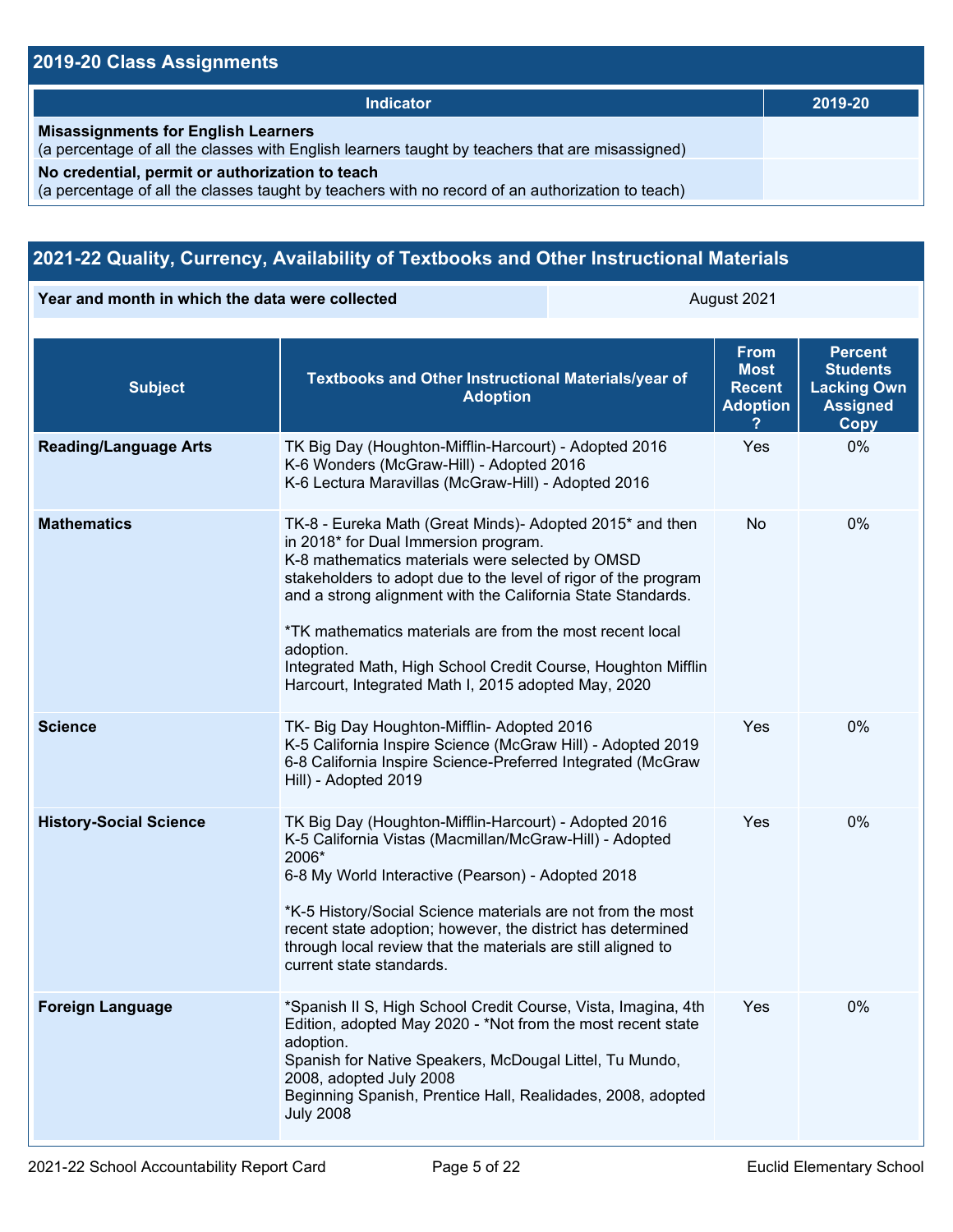| <b>Health</b>                     | K-8 Focus on You (Charles Merrill Publishing) - Adopted<br>1984                                                                                                                                                                                  | No  | $0\%$ |
|-----------------------------------|--------------------------------------------------------------------------------------------------------------------------------------------------------------------------------------------------------------------------------------------------|-----|-------|
| <b>Visual and Performing Arts</b> | TK-6 Theatre Arts Connection (SRA/McGraw-Hill) - Adopted<br>2008<br>TK-6 Art Connection (SRA/McGraw-Hill) - Adopted 2008<br>TK-8 CA Spotlight on Music (McGraw-Hill) - Adopted 2008<br>6-8 Middle School Art Series (McGraw-Hill) - Adopted 2008 | Yes | 0%    |

# **School Facility Conditions and Planned Improvements**

Euclid Elementary School was constructed in 1938 with 15 permanent classrooms. Over the years, portable classrooms have been added to accommodate the growth of student population. There is also a Multi-Purpose building, staff lounge, staff workroom, resource support program room, speech room, and several small rooms used as offices as well as used for student testing. All of our Kindergarten classrooms have access to restrooms. There are boys' and girls' restroom for both primary and upper grades in addition to adult restrooms near the office. We have one playground and separate recess times for kindergarten students, primary (1-2) middle grades (3-4) and upper grade (5-6) students. The playground is clean and features shade under trees and wood chips. Additionally, there is a large grass field for soccer and/or softball along with basketball courts.

Euclid School offers student supervision before school, during school and after school. Supervision in the mornings is done by administrative team, support team, and Proctors. Recess duty supervision is offered by teachers, and Proctors. Proctors supervise lunch and lunch recess. After school supervision is offered by administration team, support staff as we as teachers. Euclid School is a closed campus; gates are closed during the school day and visitors must enter through main office to sign in at front desk prior to entering school premises. Visitors must present their California ID badges and staff must present their district badge through our RAPTOR system. Signage has been placed at all gates directing visitors to check in at office.

The district maintenance department maintains an active facilities inspection and repair system through work orders to ensure that all Ontario-Montclair schools are clean, safe and functional. District maintenance staff ensures that all repairs necessary are addressed and completed in timely manner. Emergency repairs are given the highest priorities to ensure that the educational process continues without interruptions to student learning.

During the most recent Facility Conditions Evaluation conducted on August 17, 2021, by the County's William's Team, facilities and all buildings, rooms, and grounds were found to be in "good repairs."

Euclid Elementary has three custodians; they as well as the entire Euclid staff are keenly aware of the need to provide a clean, safe and orderly environment campus for students, staff and families. The custodians are supervised by a district operations manager. Euclid Administration work collaborative with custodians and staff to ensure the safety and cleanliness of the school. Custodians have a cleaning schedule and outlined duties during their shift that reflect daily, weekly, and monthly cleanings as w ell as deep-cleaning schedules during winter, spring and summer breaks. An aesthetically clean school supports a better learning environment for all. An Aesthetically clean school supports a better learning environment for everyone. Additionally, the site regularly submits and monitors work orders as need to repair or replace any damage or broken equipment.

| Year and month of the most recent FIT report                        |                     |             |                          | August 17, 2021                                  |
|---------------------------------------------------------------------|---------------------|-------------|--------------------------|--------------------------------------------------|
| <b>System Inspected</b>                                             | <b>Rate</b><br>Good | <b>Fair</b> | <b>Rate Rate</b><br>Poor | <b>Repair Needed and Action Taken or Planned</b> |
| <b>Systems:</b><br>Gas Leaks, Mechanical/HVAC, Sewer                | X                   |             |                          |                                                  |
| Interior:<br><b>Interior Surfaces</b>                               | X                   |             |                          |                                                  |
| <b>Cleanliness:</b><br>Overall Cleanliness, Pest/Vermin Infestation | X                   |             |                          |                                                  |
| <b>Electrical</b>                                                   | X                   |             |                          |                                                  |
| <b>Restrooms/Fountains:</b><br>Restrooms, Sinks/ Fountains          | X                   |             |                          |                                                  |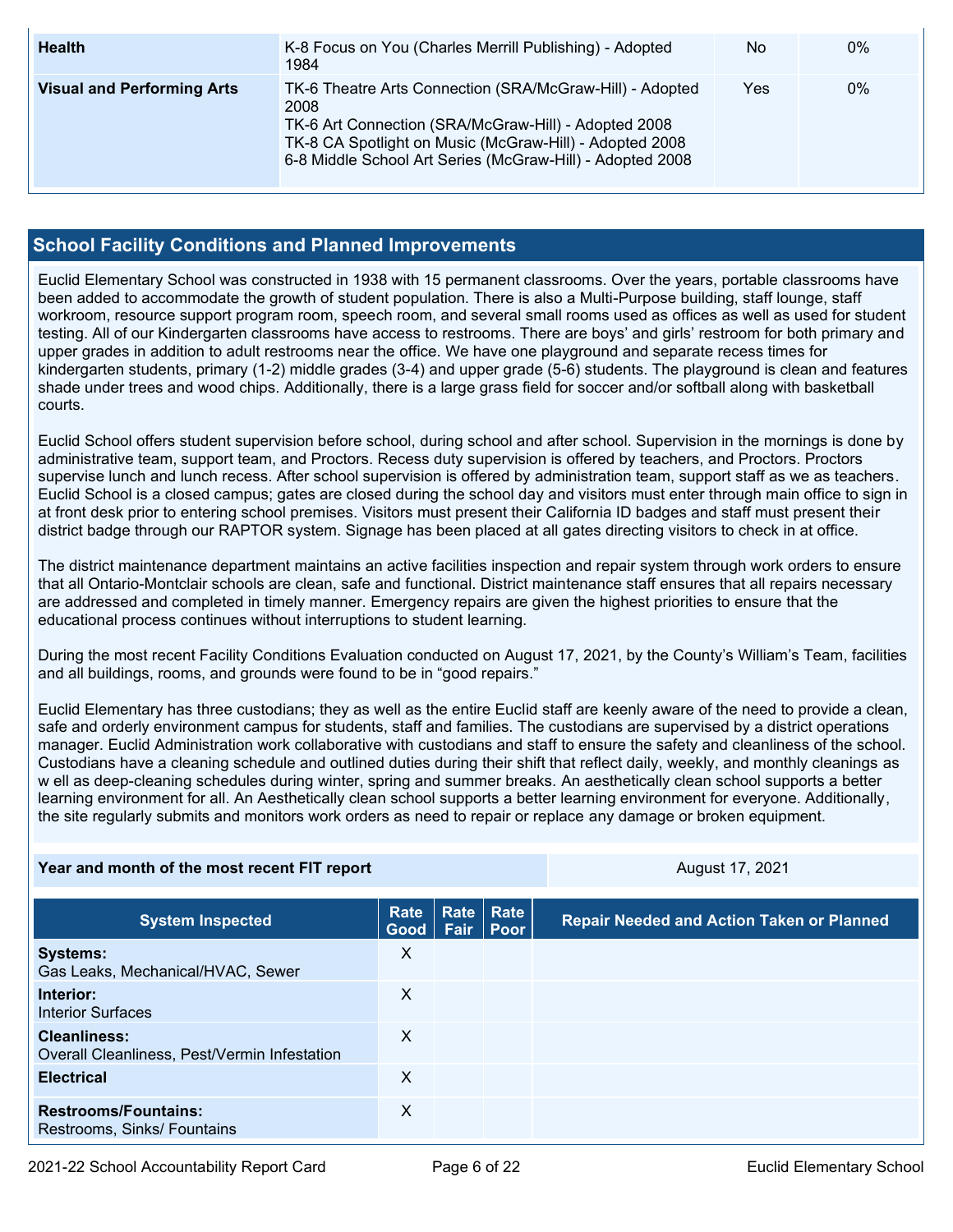| <b>School Facility Conditions and Planned Improvements</b>                    |              |  |  |                                                                                                                                                                                                                                                                                                                                                                                                                                                                                                                                                                                                                                                                                                                                                                                                                                                                                                      |
|-------------------------------------------------------------------------------|--------------|--|--|------------------------------------------------------------------------------------------------------------------------------------------------------------------------------------------------------------------------------------------------------------------------------------------------------------------------------------------------------------------------------------------------------------------------------------------------------------------------------------------------------------------------------------------------------------------------------------------------------------------------------------------------------------------------------------------------------------------------------------------------------------------------------------------------------------------------------------------------------------------------------------------------------|
| Safety:<br>Fire Safety, Hazardous Materials                                   | X            |  |  | P 15: Fire extinguisher out of date or<br>$\bullet$<br>missing monthly inspection sign-off<br>Multi-purpose Room: Fire extinguisher<br>$\bullet$<br>out of date or missing monthly<br>inspection signoff<br>(remedied $8/17/21$ )<br>• Library: Fire extinguisher out of date or<br>missing monthly inspection signoff<br>(remedied 8/17/21)<br>• Computer Lab: Fire extinguisher out of<br>date or missing monthly inspection<br>signoff<br>(remedied 8/17/21)<br>• P2: Fire extinguisher out of date or<br>missing monthly inspection sign-off<br>(remedied<br>8/17/21<br>• P3: Fire extinguisher out of date or<br>missing monthly inspection sign-off<br>(remedied<br>8/17/21<br>• P1: Fire extinguisher out of date or<br>missing monthly inspection sign-off<br>(remedied<br>8/17/21<br>• P 8: Fire extinguisher out of date or<br>missing monthly inspection sign-off<br>(remedied<br>8/17/21 |
| <b>Structural:</b><br>Structural Damage, Roofs                                | $\mathsf{X}$ |  |  |                                                                                                                                                                                                                                                                                                                                                                                                                                                                                                                                                                                                                                                                                                                                                                                                                                                                                                      |
| <b>External:</b><br>Playground/School Grounds, Windows/<br>Doors/Gates/Fences | X            |  |  |                                                                                                                                                                                                                                                                                                                                                                                                                                                                                                                                                                                                                                                                                                                                                                                                                                                                                                      |

### **Overall Facility Rate**

| ∣ Exemplary <sup>∣</sup> | Good    | Fair | Poor |
|--------------------------|---------|------|------|
|                          | $\cdot$ |      |      |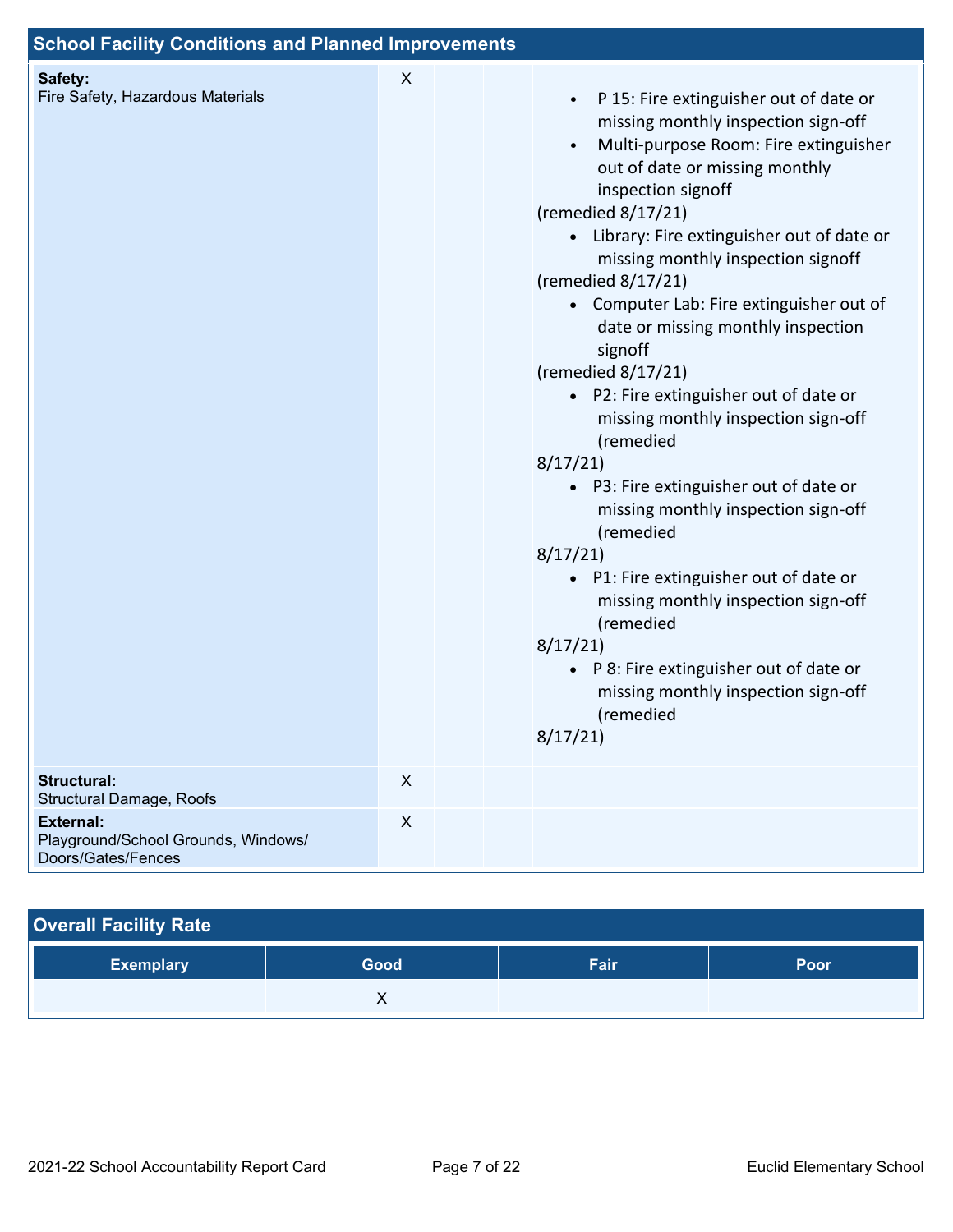# **B. Pupil Outcomes State Priority: Pupil Achievement**

The SARC provides the following information relevant to the State priority: Pupil Achievement (Priority 4):

### **Statewide Assessments**

(i.e., California Assessment of Student Performance and Progress [CAASPP] System includes the Smarter Balanced Summative Assessments for students in the general education population and the California Alternate Assessments [CAAs] for English language arts/literacy [ELA] and mathematics given in grades three through eight and grade eleven. Only eligible students may participate in the administration of the CAAs. CAAs items are aligned with alternate achievement standards, which are linked with the Common Core State Standards [CCSS] for students with the most significant cognitive disabilities).

The CAASPP System encompasses the following assessments and student participation requirements:

- 1. **Smarter Balanced Summative Assessments and CAAs for ELA** in grades three through eight and grade eleven.
- 2. **Smarter Balanced Summative Assessments and CAAs for mathematics** in grades three through eight and grade eleven.
- 3. **California Science Test (CAST) and CAAs for Science** in grades five, eight, and once in high school (i.e., grade ten, eleven, or twelve).

### **SARC Reporting in the 2020-2021 School Year Only**

Where the most viable option, LEAs were required to administer the statewide summative assessment in ELA and mathematics. Where a statewide summative assessment was not the most viable option for the LEA (or for one or more gradelevel[s] within the LEA) due to the pandemic, LEAs were allowed to report results from a different assessment that met the criteria established by the State Board of Education (SBE) on March 16, 2021. The assessments were required to be:

- Aligned with CA CCSS for ELA and mathematics;
- Available to students in grades 3 through 8, and grade 11; and
- Uniformly administered across a grade, grade span, school, or district to all eligible students.

### **Options**

Note that the CAAs could only be administered in-person following health and safety requirements. If it was not viable for the LEA to administer the CAAs in person with health and safety guidelines in place, the LEA was directed to not administer the tests. There were no other assessment options available for the CAAs. Schools administered the Smarter Balanced Summative Assessments for ELA and mathematics, other assessments that meet the SBE criteria, or a combination of both, and they could only choose one of the following:

- Smarter Balanced ELA and mathematics summative assessments;
- Other assessments meeting the SBE criteria; or
- Combination of Smarter Balanced ELA and mathematics summative assessments and other assessments.

The percentage of students who have successfully completed courses that satisfy the requirements for entrance to the University of California and the California State University, or career technical education sequences or programs of study.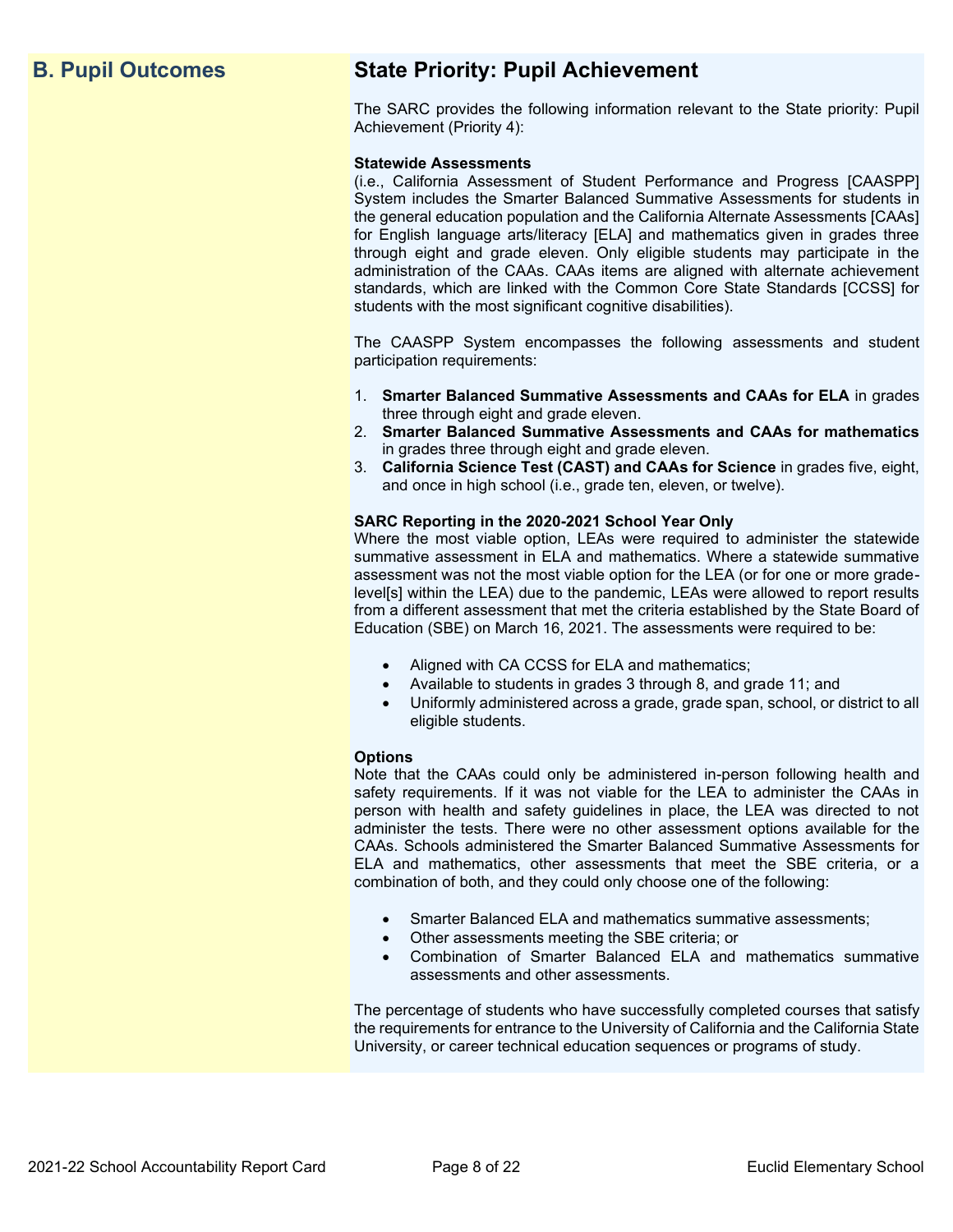## **Percentage of Students Meeting or Exceeding the State Standard on CAASPP**

This table displays CAASPP test results in ELA and mathematics for all students grades three through eight and grade eleven taking and completing a state-administered assessment.

The 2019-2020 data cells with N/A values indicate that the 2019-2020 data are not available due to the COVID-19 pandemic and resulting summative test suspension. The Executive Order N-30-20 was issued which waived the assessment, accountability, and reporting requirements for the 2019-2020 school year.

The 2020-2021 data cells have N/A values because these data are not comparable to other year data due to the COVID-19 pandemic during the 2020-2021 school year. Where the CAASPP assessments in ELA and/or mathematics is not the most viable option, the LEAs were allowed to administer local assessments. Therefore, the 2020-2021 data between school years for the school, district, state are not an accurate comparison. As such, it is inappropriate to compare results of the 2020-2021 school year to other school years.

| <b>Subject</b>                                                       | <b>School</b><br>2019-20 | <b>School</b><br>2020-21 | <b>District</b><br>2019-20 | <b>District</b><br>2020-21 | <b>State</b><br>2019-20 | <b>State</b><br>2020-21 |
|----------------------------------------------------------------------|--------------------------|--------------------------|----------------------------|----------------------------|-------------------------|-------------------------|
| <b>English Language Arts/Literacy</b><br>$\left($ grades 3-8 and 11) | N/A                      | N/A                      | N/A                        | N/A                        | N/A                     | N/A                     |
| <b>Mathematics</b><br>$(grades 3-8 and 11)$                          | N/A                      | N/A                      | N/A                        | N/A                        | N/A                     | N/A                     |

# **2020-21 CAASPP Test Results in ELA by Student Group**

This table displays CAASPP test results in ELA by student group for students grades three through eight and grade eleven taking and completing a state-administered assessment. The CDE will populate this table for schools in cases where the school administered the CAASPP assessment. In cases where the school administered a local assessment instead of CAASPP, the CDE will populate this table with "NT" values, meaning this school did not test students using the CAASPP. See the local assessment(s) table for more information.

| <b>CAASPP</b><br><b>Student Groups</b> | <b>CAASPP</b><br><b>Total</b><br><b>Enrollment</b> | <b>CAASPP</b><br><b>Number</b><br><b>Tested</b> | <b>CAASPP</b><br><b>Percent</b><br><b>Tested</b> | <b>CAASPP</b><br><b>Percent</b><br><b>Not Tested</b> | <b>CAASPP</b><br><b>Percent</b><br>Met or<br><b>Exceeded</b> |
|----------------------------------------|----------------------------------------------------|-------------------------------------------------|--------------------------------------------------|------------------------------------------------------|--------------------------------------------------------------|
| <b>All Students</b>                    | 350                                                | <b>NT</b>                                       | <b>NT</b>                                        | <b>NT</b>                                            | <b>NT</b>                                                    |
| <b>Female</b>                          | 167                                                | <b>NT</b>                                       | <b>NT</b>                                        | <b>NT</b>                                            | <b>NT</b>                                                    |
| <b>Male</b>                            | 183                                                | <b>NT</b>                                       | <b>NT</b>                                        | <b>NT</b>                                            | <b>NT</b>                                                    |
| American Indian or Alaska Native       | $\mathbf{0}$                                       | $\mathbf 0$                                     | $\mathbf{0}$                                     | $\mathbf 0$                                          | 0                                                            |
| <b>Asian</b>                           | $\overline{0}$                                     | $\mathbf 0$                                     | $\mathbf{0}$                                     | $\overline{0}$                                       | 0                                                            |
| <b>Black or African American</b>       | --                                                 | <b>NT</b>                                       | <b>NT</b>                                        | <b>NT</b>                                            | <b>NT</b>                                                    |
| <b>Filipino</b>                        | $\mathbf{0}$                                       | $\mathbf 0$                                     | $\Omega$                                         | $\overline{0}$                                       | 0                                                            |
| <b>Hispanic or Latino</b>              | 345                                                | <b>NT</b>                                       | <b>NT</b>                                        | <b>NT</b>                                            | <b>NT</b>                                                    |
| Native Hawaiian or Pacific Islander    | $\mathbf{0}$                                       | $\mathbf 0$                                     | $\mathbf 0$                                      | $\mathbf 0$                                          | 0                                                            |
| <b>Two or More Races</b>               | --                                                 | <b>NT</b>                                       | <b>NT</b>                                        | <b>NT</b>                                            | <b>NT</b>                                                    |
| <b>White</b>                           | --                                                 | <b>NT</b>                                       | <b>NT</b>                                        | <b>NT</b>                                            | <b>NT</b>                                                    |
| <b>English Learners</b>                | 119                                                | <b>NT</b>                                       | <b>NT</b>                                        | <b>NT</b>                                            | <b>NT</b>                                                    |
| <b>Foster Youth</b>                    | --                                                 | <b>NT</b>                                       | <b>NT</b>                                        | <b>NT</b>                                            | NT                                                           |
| <b>Homeless</b>                        | 96                                                 | <b>NT</b>                                       | <b>NT</b>                                        | <b>NT</b>                                            | <b>NT</b>                                                    |
| <b>Military</b>                        | $\mathbf{0}$                                       | $\mathbf 0$                                     | $\mathbf 0$                                      | $\Omega$                                             | $\mathbf{0}$                                                 |
| <b>Socioeconomically Disadvantaged</b> | 335                                                | <b>NT</b>                                       | <b>NT</b>                                        | <b>NT</b>                                            | <b>NT</b>                                                    |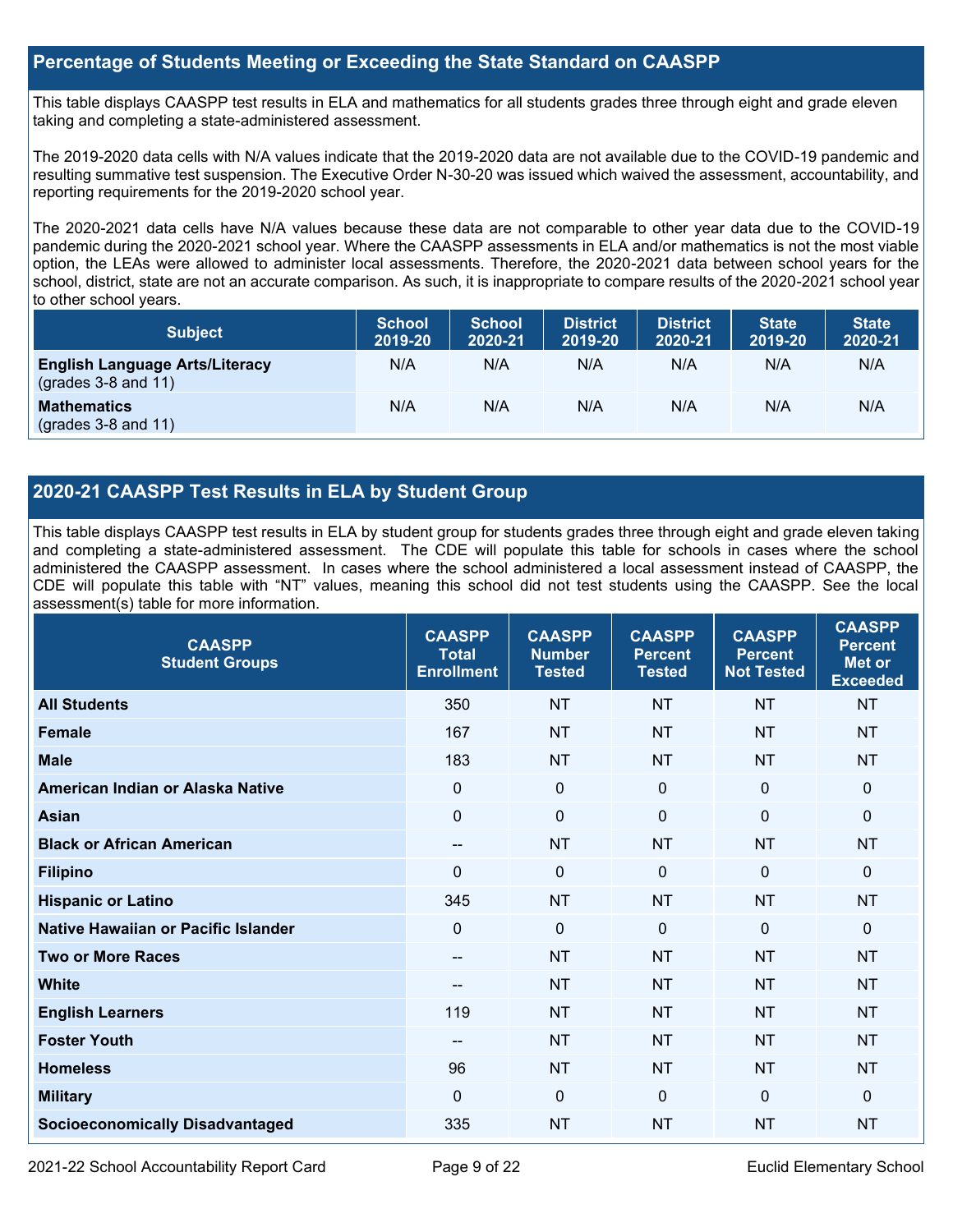| <b>Students Receiving Migrant Education Services</b> |     |  |   |
|------------------------------------------------------|-----|--|---|
| <b>Students with Disabilities</b>                    | -N7 |  | N |

# **2020-21 CAASPP Test Results in Math by Student Group**

This table displays CAASPP test results in Math by student group for students grades three through eight and grade eleven taking and completing a state-administered assessment. The CDE will populate this table for schools in cases where the school administered the CAASPP assessment. In cases where the school administered a local assessment instead of CAASPP, the CDE will populate this table with "NT" values, meaning this school did not test students using the CAASPP. See the local assessment(s) table for more information.

| <b>CAASPP</b><br><b>Student Groups</b>               | <b>CAASPP</b><br><b>Total</b><br><b>Enrollment</b> | <b>CAASPP</b><br><b>Number</b><br><b>Tested</b> | <b>CAASPP</b><br><b>Percent</b><br><b>Tested</b> | <b>CAASPP</b><br><b>Percent</b><br><b>Not Tested</b> | <b>CAASPP</b><br><b>Percent</b><br><b>Met or</b><br><b>Exceeded</b> |
|------------------------------------------------------|----------------------------------------------------|-------------------------------------------------|--------------------------------------------------|------------------------------------------------------|---------------------------------------------------------------------|
| <b>All Students</b>                                  | 350                                                | <b>NT</b>                                       | <b>NT</b>                                        | <b>NT</b>                                            | <b>NT</b>                                                           |
| <b>Female</b>                                        | 167                                                | <b>NT</b>                                       | <b>NT</b>                                        | <b>NT</b>                                            | <b>NT</b>                                                           |
| <b>Male</b>                                          | 183                                                | <b>NT</b>                                       | <b>NT</b>                                        | <b>NT</b>                                            | <b>NT</b>                                                           |
| American Indian or Alaska Native                     | $\mathbf 0$                                        | $\mathbf 0$                                     | $\mathbf 0$                                      | $\mathbf 0$                                          | $\mathbf 0$                                                         |
| <b>Asian</b>                                         | $\mathbf 0$                                        | $\mathbf 0$                                     | $\mathbf{0}$                                     | 0                                                    | 0                                                                   |
| <b>Black or African American</b>                     | $- -$                                              | <b>NT</b>                                       | <b>NT</b>                                        | <b>NT</b>                                            | <b>NT</b>                                                           |
| <b>Filipino</b>                                      | $\Omega$                                           | $\mathbf 0$                                     | $\mathbf 0$                                      | $\mathbf 0$                                          | 0                                                                   |
| <b>Hispanic or Latino</b>                            | 345                                                | <b>NT</b>                                       | <b>NT</b>                                        | <b>NT</b>                                            | <b>NT</b>                                                           |
| <b>Native Hawaiian or Pacific Islander</b>           | $\mathbf 0$                                        | $\mathbf 0$                                     | $\mathbf 0$                                      | $\mathbf 0$                                          | 0                                                                   |
| <b>Two or More Races</b>                             | $\qquad \qquad -$                                  | <b>NT</b>                                       | <b>NT</b>                                        | <b>NT</b>                                            | <b>NT</b>                                                           |
| <b>White</b>                                         | $\qquad \qquad -$                                  | <b>NT</b>                                       | <b>NT</b>                                        | <b>NT</b>                                            | <b>NT</b>                                                           |
| <b>English Learners</b>                              | 119                                                | <b>NT</b>                                       | <b>NT</b>                                        | <b>NT</b>                                            | <b>NT</b>                                                           |
| <b>Foster Youth</b>                                  | $\overline{\phantom{a}}$                           | <b>NT</b>                                       | <b>NT</b>                                        | <b>NT</b>                                            | <b>NT</b>                                                           |
| <b>Homeless</b>                                      | 96                                                 | <b>NT</b>                                       | <b>NT</b>                                        | <b>NT</b>                                            | <b>NT</b>                                                           |
| <b>Military</b>                                      | $\mathbf{0}$                                       | $\mathbf 0$                                     | $\mathbf 0$                                      | $\mathbf 0$                                          | 0                                                                   |
| <b>Socioeconomically Disadvantaged</b>               | 335                                                | <b>NT</b>                                       | <b>NT</b>                                        | <b>NT</b>                                            | <b>NT</b>                                                           |
| <b>Students Receiving Migrant Education Services</b> | $\mathbf 0$                                        | $\mathbf 0$                                     | $\mathbf 0$                                      | $\mathbf 0$                                          | 0                                                                   |
| <b>Students with Disabilities</b>                    | 46                                                 | <b>NT</b>                                       | <b>NT</b>                                        | <b>NT</b>                                            | <b>NT</b>                                                           |

# **2020-21 Local Assessment Test Results in ELA by Student Group**

This table displays Local Assessment test results in ELA by student group for students grades three through eight and grade eleven. LEAs/schools will populate this table for schools in cases where the school administered a local assessment. In cases where the school administered the CAASPP assessment, LEAs/schools will populate this table with "N/A" values in all cells, meaning this table is Not Applicable for this school.

| <b>IREADY</b><br><b>Student Groups</b> | <b>IREADY</b><br><b>Total</b><br><b>Enrollment</b> | <b>IREADY</b><br><b>Number</b><br><b>Tested</b> | <b><i>IREADY</i></b><br><b>Percent</b><br><b>Tested</b> | <b>IREADY</b><br><b>Percent</b><br>Not Tested | <b>IREADY</b><br><b>Percent</b><br>At or Above<br><b>Grade Level</b> |
|----------------------------------------|----------------------------------------------------|-------------------------------------------------|---------------------------------------------------------|-----------------------------------------------|----------------------------------------------------------------------|
| <b>All Students</b>                    | 348                                                | 342                                             | 98.27%                                                  | 1.72%                                         | 31.90%                                                               |
| Female                                 | 166                                                | 163                                             | 98.19%                                                  | 1.81%                                         | 37.35%                                                               |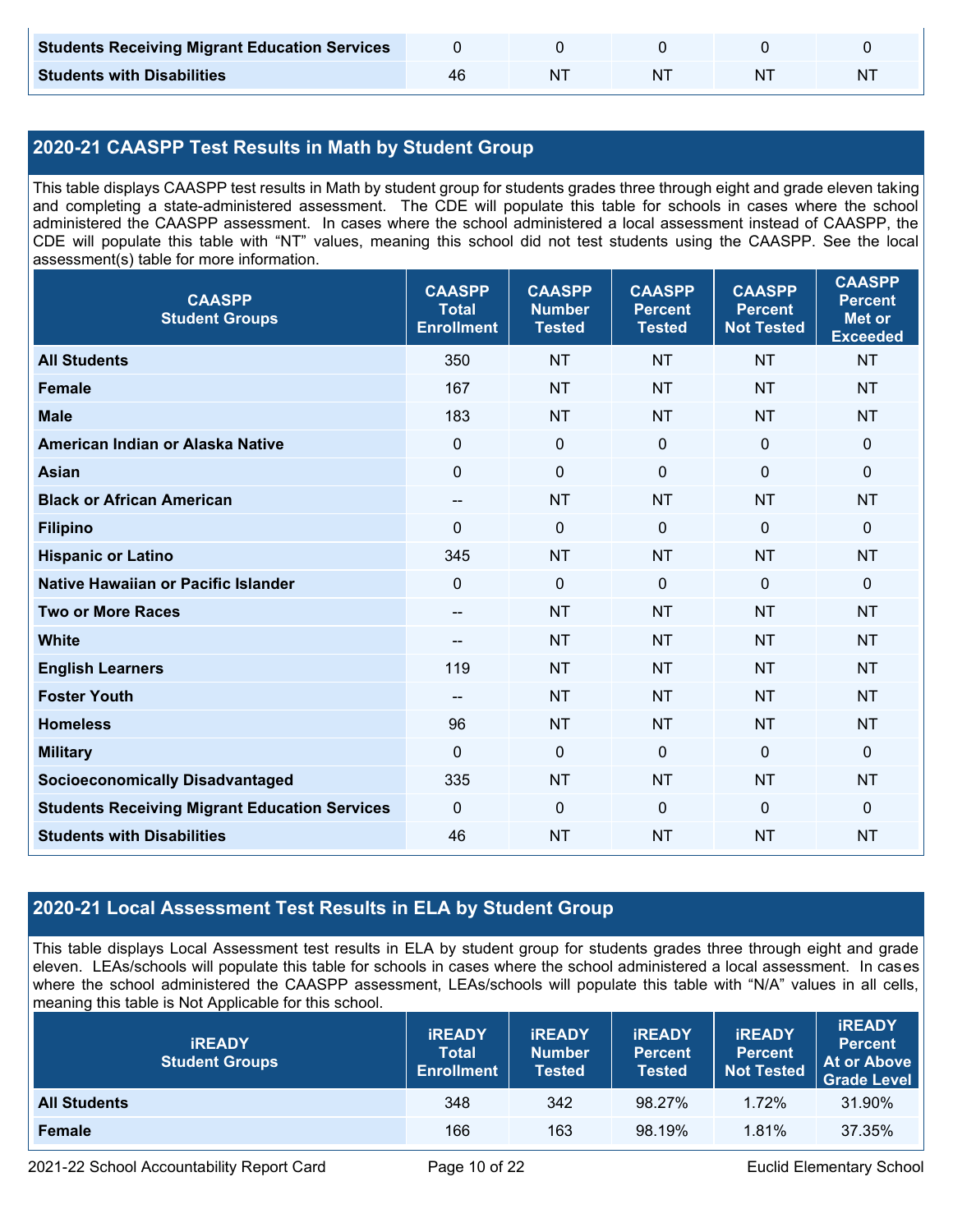| <b>Male</b>                                                                                | 182         | 179         | 98.35%       | 1.65%       | 26.92%    |
|--------------------------------------------------------------------------------------------|-------------|-------------|--------------|-------------|-----------|
| American Indian or Alaska Native                                                           | $\Omega$    | 0           | $0.00\%$     | $0.00\%$    | $0.00\%$  |
| <b>Asian</b>                                                                               | 1           | 1           | 100.00%      | $0.00\%$    | 0.00%     |
| <b>Black or African American</b>                                                           | 3           | 3           | 100.00%      | $0.00\%$    | $0.00\%$  |
| <b>Filipino</b>                                                                            | <b>NA</b>   | <b>NA</b>   | $0.00\%$     | 0.00%       | 0.00%     |
| <b>Hispanic or Latino</b>                                                                  | 343         | 337         | 98.25%       | 1.75%       | 32.07%    |
| Native Hawaiian or Pacific Islander                                                        | 0           | 0           | $0.00\%$     | 0.00%       |           |
| <b>Two or More Races</b>                                                                   | $\mathbf 0$ | 0           | 0            | 0           |           |
| White                                                                                      | 1           | 1           | 100.00%      | $0.00\%$    | <b>NA</b> |
| <b>English Learners</b>                                                                    | 118         | 114         | 96.61%       | 3.40%       | $0.00\%$  |
| <b>Foster Youth</b>                                                                        | $\Omega$    | 0           | $0.00\%$     | $0.00\%$    |           |
| <b>Homeless</b>                                                                            | 48          | 48          | 100          | $0.00\%$    | 29.41%    |
| <b>Military</b>                                                                            | $\Omega$    | $\mathbf 0$ | $\mathbf{0}$ | $\mathbf 0$ | N/A       |
| <b>Socioeconomically Disadvantaged</b>                                                     | 348         | 342         | 98.28%       | 1.72%       | 31.90%    |
| <b>Students Receiving Migrant Education Services</b>                                       | $\Omega$    | 0           | 0            | $\mathbf 0$ | N/A       |
| <b>Students with Disabilities</b>                                                          | 45          | 41          | 91.11%       | 8.89%       | 0.00%     |
| *At or above the grade-level standard in the context of the local assessment administered. |             |             |              |             |           |

# **2020-21 Local Assessment Test Results in Math by Student Group**

This table displays Local Assessment test results in Math by student group for students grades three through eight and grade eleven. LEAs/schools will populate this table for schools in cases where the school administered a local assessment. In cases where the school administered the CAASPP assessment, LEAs/schools will populate this table with "N/A" values in all cells, meaning this table is Not Applicable for this school.

| <b>iREADY</b><br><b>Student Groups</b> | <b>IREADY</b><br><b>Total</b><br><b>Enrollment</b> | <b>iREADY</b><br><b>Number</b><br><b>Tested</b> | <b>iREADY</b><br><b>Percent</b><br><b>Tested</b> | <b>IREADY</b><br><b>Percent</b><br><b>Not Tested</b> | <b>IREADY</b><br><b>Percent</b><br><b>At or Above</b><br><b>Grade Level</b> |
|----------------------------------------|----------------------------------------------------|-------------------------------------------------|--------------------------------------------------|------------------------------------------------------|-----------------------------------------------------------------------------|
| <b>All Students</b>                    | 348                                                | 341                                             | 97.97%                                           | 2.03%                                                | 33.24%                                                                      |
| <b>Female</b>                          | 166                                                | 162                                             | 97.59%                                           | 2.41%                                                | 15.66%                                                                      |
| <b>Male</b>                            | 182                                                | 179                                             | 98.35%                                           | 1.65%                                                | 17.58%                                                                      |
| American Indian or Alaska Native       | 0                                                  | $\boldsymbol{0}$                                | na                                               | na                                                   | na                                                                          |
| Asian                                  | $\mathbf 1$                                        | $\mathbf{1}$                                    | 100.00%                                          | 0.00%                                                | 0.00%                                                                       |
| <b>Black or African American</b>       | 3                                                  | 3                                               | 100.00%                                          | 0.00%                                                | $0.00\%$                                                                    |
| <b>Filipino</b>                        | $\mathbf 0$                                        | $\mathbf 0$                                     | $\mathbf{0}$                                     | $\overline{0}$                                       | na                                                                          |
| <b>Hispanic or Latino</b>              | 343                                                | 336                                             | 97.96%                                           | 2.04%                                                | 16.62%                                                                      |
| Native Hawaiian or Pacific Islander    | $\mathbf 0$                                        | $\mathbf 0$                                     | $\mathbf{0}$                                     | na                                                   | 0                                                                           |
| <b>Two or More Races</b>               | $\Omega$                                           | $\mathbf 0$                                     | $\mathbf{0}$                                     | $\overline{0}$                                       | $\Omega$                                                                    |
| <b>White</b>                           | 1                                                  | 1                                               | 100.00%                                          | 0.00%                                                | $0.00\%$                                                                    |
| <b>English Learners</b>                | 118                                                | 114                                             | 96.61%                                           | 3.39%                                                | 0.00%                                                                       |
| <b>Foster Youth</b>                    | $\Omega$                                           | $\mathbf 0$                                     | $\Omega$                                         | $\mathbf 0$                                          | na                                                                          |
| <b>Homeless</b>                        | 48                                                 | 47                                              | 97.92%                                           | 2.08%                                                | 20.83%                                                                      |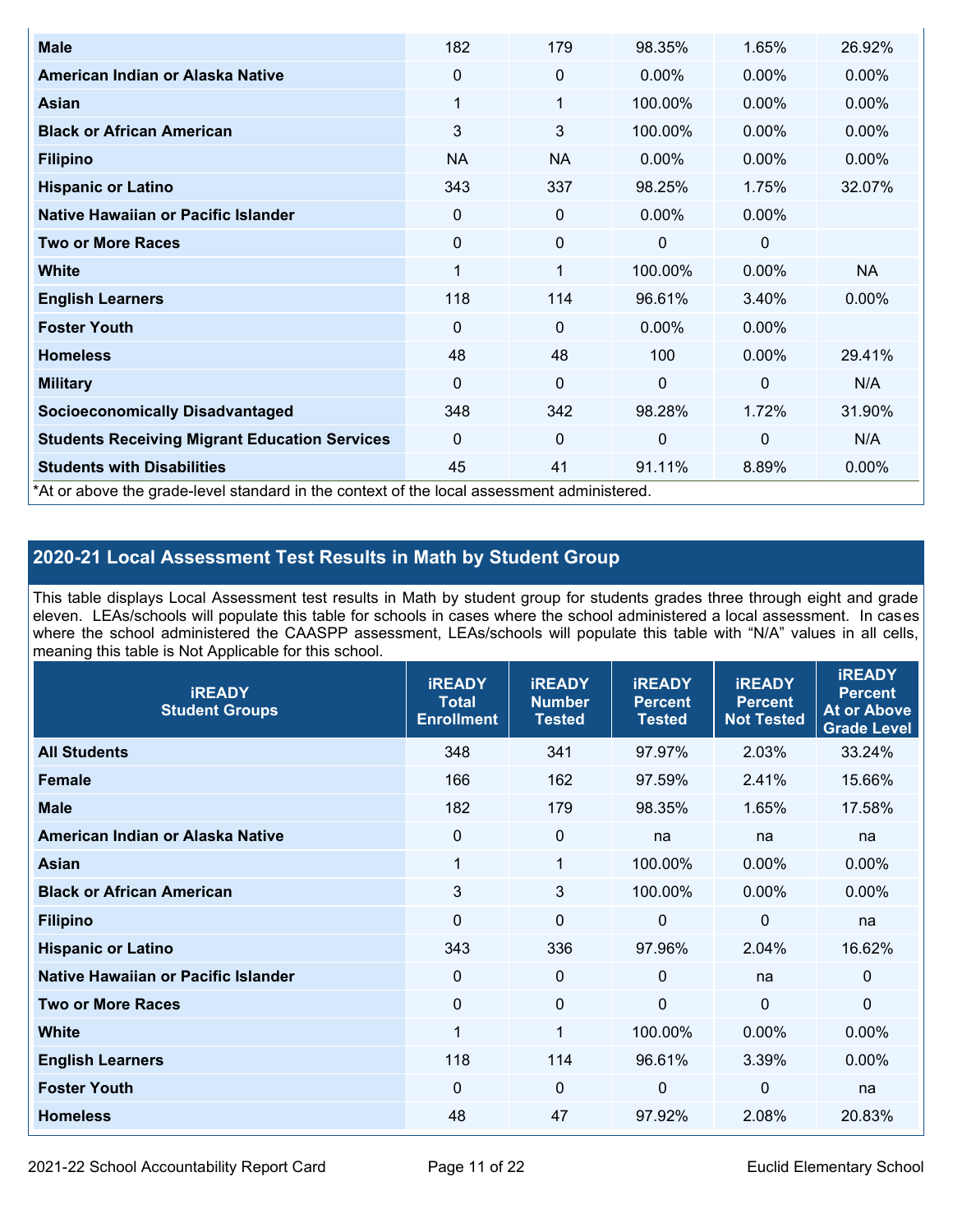| <b>Military</b>                                      |     |     |        |          | na       |
|------------------------------------------------------|-----|-----|--------|----------|----------|
| <b>Socioeconomically Disadvantaged</b>               | 348 | 341 | 97.99% | $2.01\%$ | 16.67%   |
| <b>Students Receiving Migrant Education Services</b> |     |     |        |          | na       |
| <b>Students with Disabilities</b>                    | 45  | 42  | 93.33% | 6.67%    | $0.00\%$ |

\*At or above the grade-level standard in the context of the local assessment administered.

# **CAASPP Test Results in Science for All Students**

This table displays the percentage of all students grades five, eight, and High School meeting or exceeding the State Standard.

The 2019-2020 data cells with N/A values indicate that the 2019-2020 data are not available due to the COVID-19 pandemic and resulting summative testing suspension. The Executive Order N-30-20 was issued which waived the assessment, accountability, and reporting requirements for the 2019-2020 school year.

For any 2020-2021 data cells with N/T values indicate that this school did not test students using the CAASPP Science.

| <b>Subject</b>                                  | <b>School</b> | <b>School</b> | <b>District</b> | <b>District</b> | <b>State</b> | <b>State</b> |
|-------------------------------------------------|---------------|---------------|-----------------|-----------------|--------------|--------------|
|                                                 | 2019-20       | 2020-21       | 2019-20         | 2020-21         | 2019-20      | 2020-21      |
| <b>Science</b><br>(grades 5, 8 and high school) | N/A           | ΝT            | N/A             | N1              | N/A          | 28.72        |

# **2020-21 CAASPP Test Results in Science by Student Group**

This table displays CAASPP test results in Science by student group for students grades five, eight, and High School. For any data cells with N/T values indicate that this school did not test students using the CAASPP Science.

| <b>Student Group</b>                                 | <b>Total</b><br><b>Enrollment</b> | <b>Number</b><br><b>Tested</b> | <b>Percent</b><br><b>Tested</b> | <b>Percent</b><br><b>Not Tested</b> | <b>Percent</b><br><b>Met or</b><br><b>Exceeded</b> |
|------------------------------------------------------|-----------------------------------|--------------------------------|---------------------------------|-------------------------------------|----------------------------------------------------|
| <b>All Students</b>                                  | 92                                | <b>NT</b>                      | <b>NT</b>                       | <b>NT</b>                           | <b>NT</b>                                          |
| <b>Female</b>                                        | 47                                | <b>NT</b>                      | <b>NT</b>                       | <b>NT</b>                           | <b>NT</b>                                          |
| <b>Male</b>                                          | 45                                | <b>NT</b>                      | <b>NT</b>                       | <b>NT</b>                           | <b>NT</b>                                          |
| American Indian or Alaska Native                     | $\mathbf{0}$                      | $\boldsymbol{0}$               | $\mathbf{0}$                    | $\overline{0}$                      | 0                                                  |
| <b>Asian</b>                                         | $\mathbf 0$                       | $\pmb{0}$                      | $\mathbf{0}$                    | $\mathbf 0$                         | 0                                                  |
| <b>Black or African American</b>                     | $\mathbf{0}$                      | $\mathbf 0$                    | $\mathbf{0}$                    | $\mathbf{0}$                        | 0                                                  |
| <b>Filipino</b>                                      | $\Omega$                          | $\mathbf 0$                    | $\Omega$                        | $\mathbf{0}$                        | 0                                                  |
| <b>Hispanic or Latino</b>                            | 92                                | <b>NT</b>                      | <b>NT</b>                       | <b>NT</b>                           | <b>NT</b>                                          |
| <b>Native Hawaiian or Pacific Islander</b>           | $\mathbf 0$                       | $\mathbf 0$                    | $\mathbf 0$                     | $\mathbf 0$                         | 0                                                  |
| <b>Two or More Races</b>                             | $\Omega$                          | $\boldsymbol{0}$               | $\mathbf{0}$                    | $\mathbf{0}$                        | 0                                                  |
| <b>White</b>                                         | $\mathbf{0}$                      | $\mathbf 0$                    | $\mathbf 0$                     | $\mathbf 0$                         | 0                                                  |
| <b>English Learners</b>                              | 25                                | <b>NT</b>                      | <b>NT</b>                       | <b>NT</b>                           | <b>NT</b>                                          |
| <b>Foster Youth</b>                                  | $-$                               | <b>NT</b>                      | <b>NT</b>                       | <b>NT</b>                           | <b>NT</b>                                          |
| <b>Homeless</b>                                      | 28                                | <b>NT</b>                      | <b>NT</b>                       | <b>NT</b>                           | <b>NT</b>                                          |
| <b>Military</b>                                      | $\Omega$                          | $\mathbf 0$                    | $\mathbf{0}$                    | $\mathbf{0}$                        | 0                                                  |
| <b>Socioeconomically Disadvantaged</b>               | 86                                | <b>NT</b>                      | <b>NT</b>                       | <b>NT</b>                           | <b>NT</b>                                          |
| <b>Students Receiving Migrant Education Services</b> | $\mathbf{0}$                      | $\mathbf 0$                    | $\mathbf 0$                     | $\mathbf{0}$                        | 0                                                  |
| <b>Students with Disabilities</b>                    | --                                | <b>NT</b>                      | <b>NT</b>                       | <b>NT</b>                           | <b>NT</b>                                          |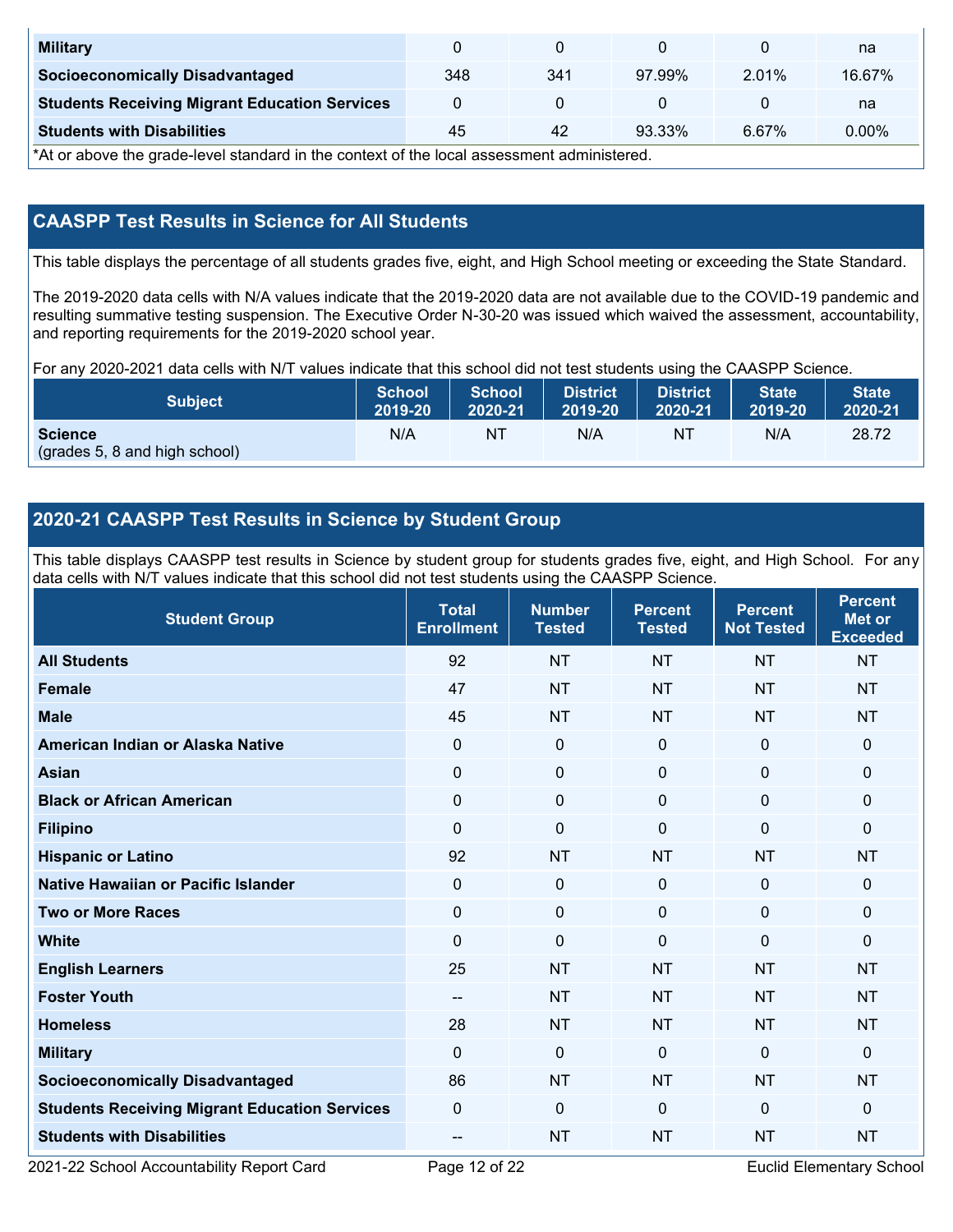# **B. Pupil Outcomes State Priority: Other Pupil Outcomes**

The SARC provides the following information relevant to the State priority: Other Pupil Outcomes (Priority 8): Pupil outcomes in the subject area of physical education.

# **2020-21 California Physical Fitness Test Results**

Due to the COVID-19 crisis, the Physical Fitness Test was suspended during the 2020-2021 school year and therefore no data are reported and each cell in this table is populated with "N/A."

| <b>Grade Level</b> |     | Four of Six Fitness Standards   Five of Six Fitness Standards | <b>Percentage of Students Meeting   Percentage of Students Meeting   Percentage of Students Meeting  </b><br><b>Six of Six Fitness Standards</b> |
|--------------------|-----|---------------------------------------------------------------|--------------------------------------------------------------------------------------------------------------------------------------------------|
| Grade 5            | N/A | N/A                                                           | N/A                                                                                                                                              |
| Grade 7            | N/A | N/A                                                           | N/A                                                                                                                                              |
| Grade 9            | N/A | N/A                                                           | N/A                                                                                                                                              |

# **C. Engagement State Priority: Parental Involvement**

The SARC provides the following information relevant to the State priority: Parental Involvement (Priority 3): Efforts the school district makes to seek parent input in making decisions regarding the school district and at each school site.

## **2021-22 Opportunities for Parental Involvement**

Euclid School strives to provide personal excellence for all of our scholars through a home-school partnership committed to high academic and social standards. We work in a partnership with our parents and families to best support our scholars. Opportunities for parental involvement include:

Parent Volunteer Trainings, for parents to assist in classrooms and be partners in school community. Euclid School also hosts Monthly Coffee with the Principal meetings to learn strategies that can be used at home. Additionally, our parents participate in School Site Council (SSC) Meetings as well as School English Parent Advisory Council (SELPAC). We have a variety of district parent representatives such as District Advisory Parent Council, District English Learners Parent Council (DPAC), District English Learners Parent Advisory Council (DELPAC). Moreover, Euclid Elementary hosts several evening events where all students and families are invited to attend such as: Back to School Night, Math Night, Reading Night, Parent Conferences, Read Across America, Harvest Festival, Craft Night, Parent conferences (Fall and Spring) In person activities are on hold due to the current pandemic. Parent meetings are held virtually. .

All parents are encouraged to take part in the many parental involvement opportunities at Euclid Elementary Any questions regarding Parental Involvement Opportunities, Please contact: Ana Zoque Outreach Consultant - (909) 984-5119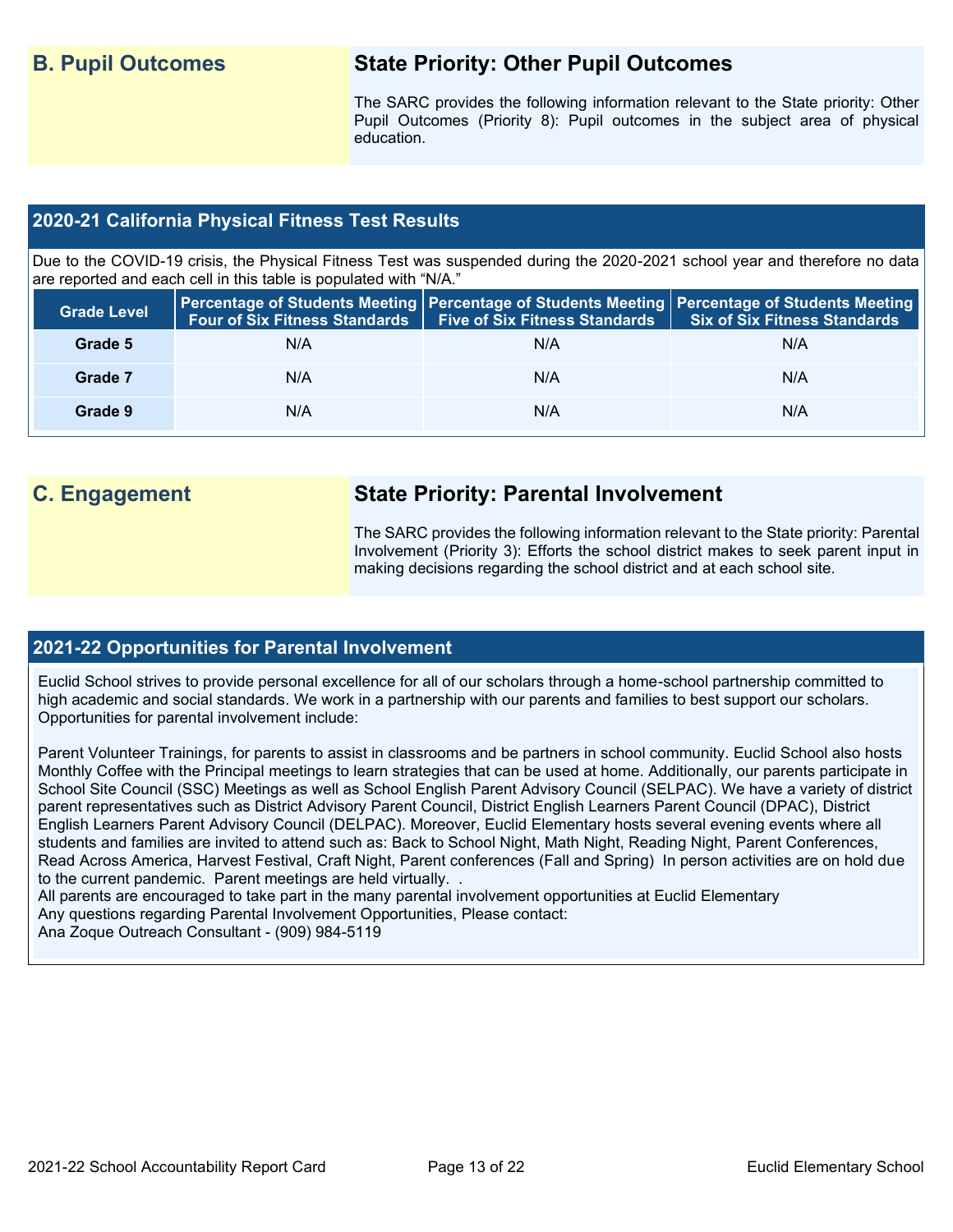# **2020-21 Chronic Absenteeism by Student Group**

| <b>Student Group</b>                                 | <b>Cumulative</b><br><b>Enrollment</b> | <b>Chronic</b><br><b>Absenteeism</b><br><b>Eligible Enrollment</b> | <b>Chronic</b><br><b>Absenteeism</b><br><b>Count</b> | <b>Chronic</b><br><b>Absenteeism</b><br><b>Rate</b> |
|------------------------------------------------------|----------------------------------------|--------------------------------------------------------------------|------------------------------------------------------|-----------------------------------------------------|
| <b>All Students</b>                                  | 643                                    | 637                                                                | 77                                                   | 12.1                                                |
| <b>Female</b>                                        | 332                                    | 330                                                                | 39                                                   | 11.8                                                |
| <b>Male</b>                                          | 311                                    | 307                                                                | 38                                                   | 12.4                                                |
| American Indian or Alaska Native                     | 11                                     | 11                                                                 | 2                                                    | 18.2                                                |
| <b>Asian</b>                                         | $\overline{2}$                         | $\overline{2}$                                                     | $\mathbf{0}$                                         | 0.0                                                 |
| <b>Black or African American</b>                     | 4                                      | $\overline{4}$                                                     | $\mathbf{0}$                                         | 0.0                                                 |
| <b>Filipino</b>                                      | 1                                      | $\mathbf 1$                                                        | $\mathbf{0}$                                         | 0.0                                                 |
| <b>Hispanic or Latino</b>                            | 617                                    | 611                                                                | 74                                                   | 12.1                                                |
| Native Hawaiian or Pacific Islander                  | 0                                      | $\mathbf 0$                                                        | $\mathbf 0$                                          | 0.0                                                 |
| <b>Two or More Races</b>                             | 3                                      | 3                                                                  | $\mathbf{0}$                                         | 0.0                                                 |
| <b>White</b>                                         | 5                                      | 5                                                                  | 1                                                    | 20.0                                                |
| <b>English Learners</b>                              | 264                                    | 264                                                                | 33                                                   | 12.5                                                |
| <b>Foster Youth</b>                                  | $\overline{4}$                         | $\overline{4}$                                                     | 1                                                    | 25.0                                                |
| <b>Homeless</b>                                      | 71                                     | 71                                                                 | $\overline{7}$                                       | 9.9                                                 |
| <b>Socioeconomically Disadvantaged</b>               | 591                                    | 587                                                                | 76                                                   | 12.9                                                |
| <b>Students Receiving Migrant Education Services</b> | $\mathbf{0}$                           | $\Omega$                                                           | $\Omega$                                             | 0.0                                                 |
| <b>Students with Disabilities</b>                    | 73                                     | 73                                                                 | 13                                                   | 17.8                                                |

# **C. Engagement State Priority: School Climate**

The SARC provides the following information relevant to the State priority: School Climate (Priority 6):

- Pupil suspension rates;
- Pupil expulsion rates; and
- Other local measures on the sense of safety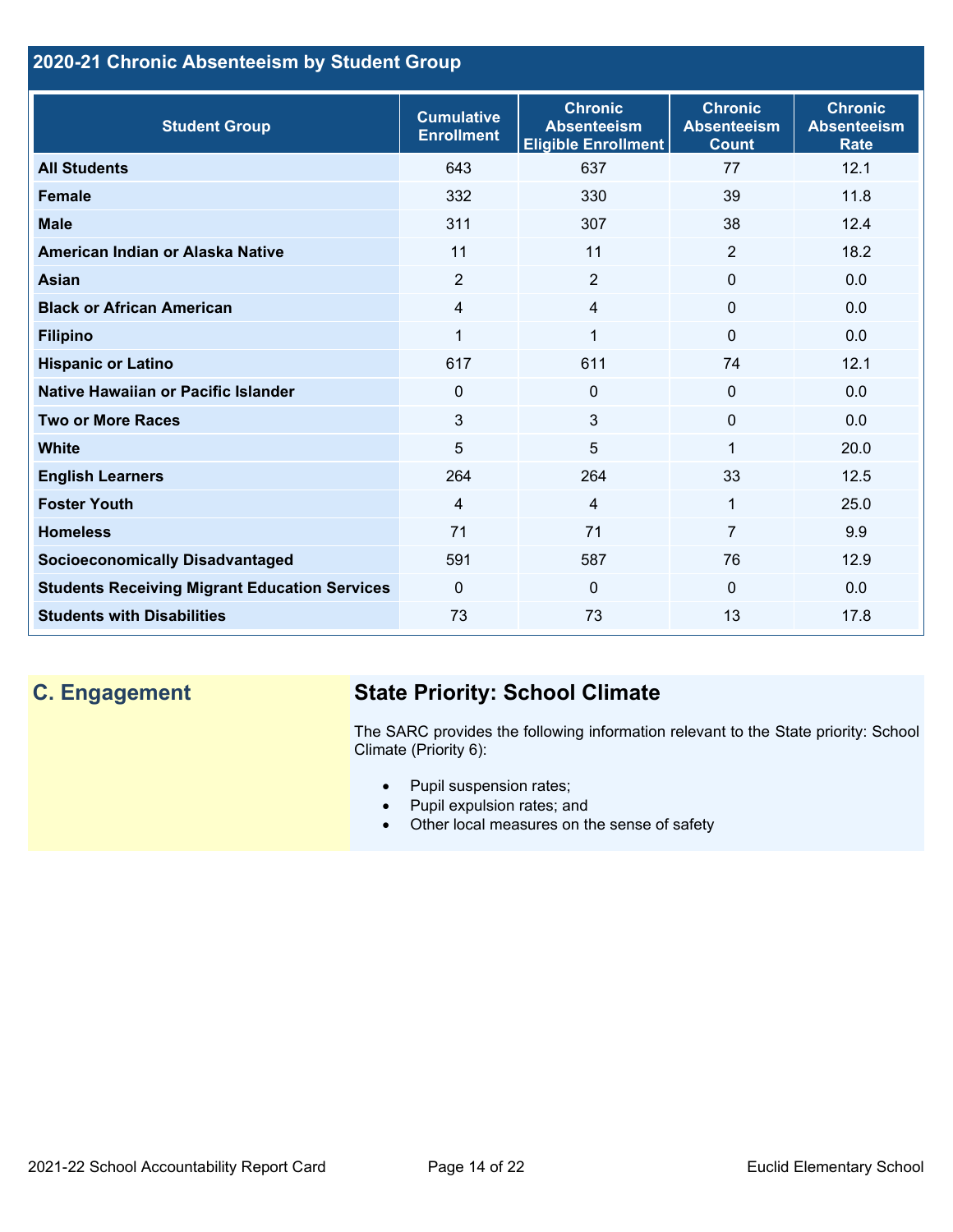### **Suspensions and Expulsions**

This table displays suspensions and expulsions data collected between July through June, each full school year respectively. Data collected during the 2020-21 school year may not be comparable to earlier years of this collection due to differences in learning mode instruction in response to the COVID-19 pandemic.

| <b>Subject</b>     | <b>School</b><br>2018-19 | <b>School</b><br>2020-21 | <b>District</b><br>2018-19 | <b>District</b><br>2020-21 | <b>State</b><br>2018-19 | <b>State</b><br>2020-21 |
|--------------------|--------------------------|--------------------------|----------------------------|----------------------------|-------------------------|-------------------------|
| <b>Suspensions</b> | 1.69                     | 0.00                     | 2.98                       | 0.03                       | 3.47                    | 0.20                    |
| <b>Expulsions</b>  | 0.00                     | 0.00                     | 0.00                       | 0.00                       | 0.08                    | 0.00                    |

This table displays suspensions and expulsions data collected between July through February, partial school year due to the COVID-19 pandemic. The 2019-2020 suspensions and expulsions rate data are not comparable to other year data because the 2019-2020 school year is a partial school year due to the COVID-19 crisis. As such, it would be inappropriate to make any comparisons in rates of suspensions and expulsions in the 2019-2020 school year compared to other school years.

| <b>Subject</b>     | School<br>2019-20 | <b>District</b><br>2019-20 | <b>State</b><br>2019-20 |
|--------------------|-------------------|----------------------------|-------------------------|
| <b>Suspensions</b> | 1.52              | 1.64                       | 2.45                    |
| <b>Expulsions</b>  | 0.00              | 0.00                       | 0.05                    |

## **2020-21 Suspensions and Expulsions by Student Group**

| <b>Student Group</b>                                 | <b>Suspensions Rate</b> | <b>Expulsions Rate</b> |
|------------------------------------------------------|-------------------------|------------------------|
| <b>All Students</b>                                  | 0.00                    | 0.00                   |
| <b>Female</b>                                        | 0.00                    | 0.00                   |
| <b>Male</b>                                          | 0.00                    | 0.00                   |
| American Indian or Alaska Native                     | 0.00                    | 0.00                   |
| <b>Asian</b>                                         | 0.00                    | 0.00                   |
| <b>Black or African American</b>                     | 0.00                    | 0.00                   |
| <b>Filipino</b>                                      | 0.00                    | 0.00                   |
| <b>Hispanic or Latino</b>                            | 0.00                    | 0.00                   |
| Native Hawaiian or Pacific Islander                  | 0.00                    | 0.00                   |
| <b>Two or More Races</b>                             | 0.00                    | 0.00                   |
| <b>White</b>                                         | 0.00                    | 0.00                   |
| <b>English Learners</b>                              | 0.00                    | 0.00                   |
| <b>Foster Youth</b>                                  | 0.00                    | 0.00                   |
| <b>Homeless</b>                                      | 0.00                    | 0.00                   |
| <b>Socioeconomically Disadvantaged</b>               | 0.00                    | 0.00                   |
| <b>Students Receiving Migrant Education Services</b> | 0.00                    | 0.00                   |
| <b>Students with Disabilities</b>                    | 0.00                    | 0.00                   |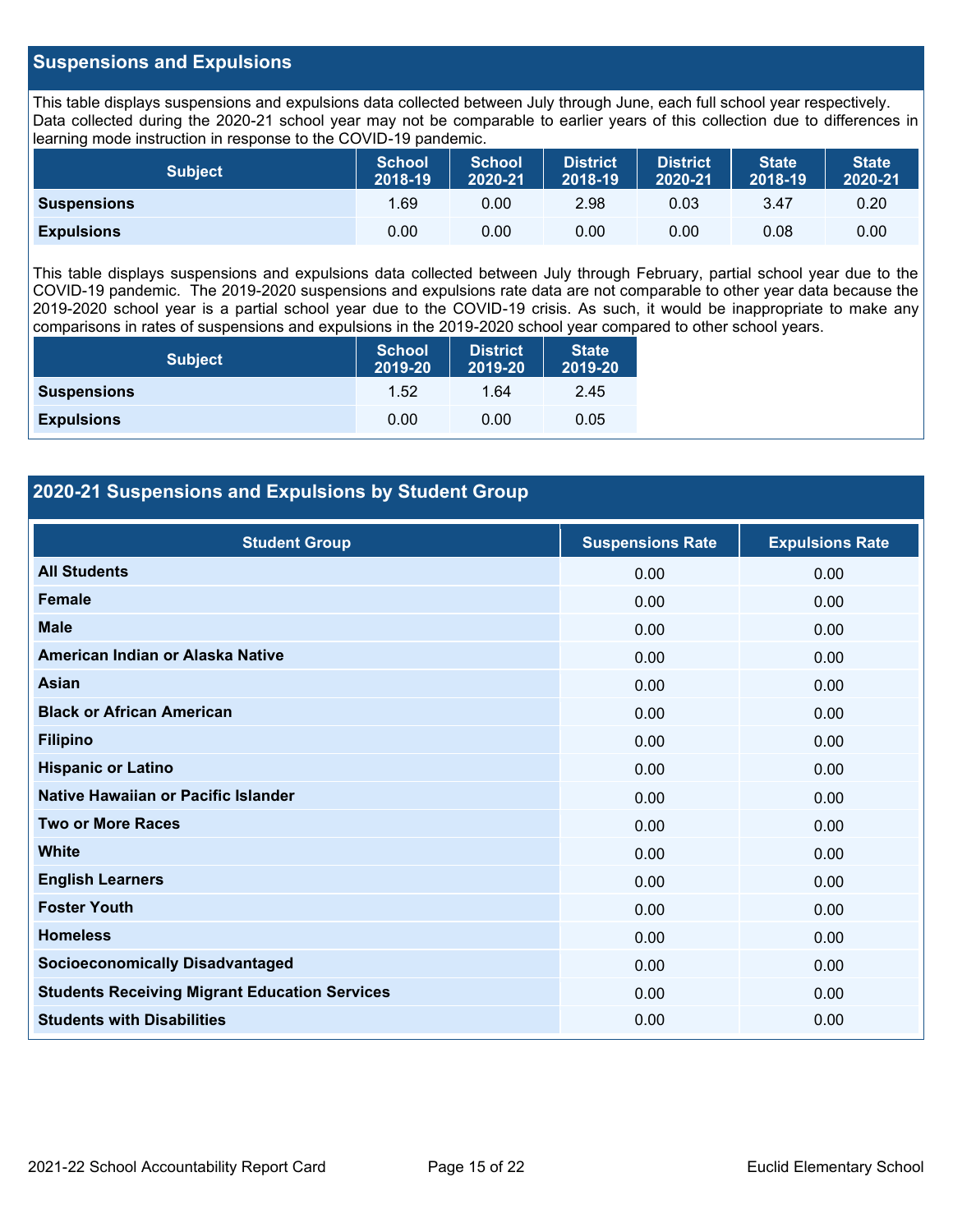The Comprehensive School Safety Plan (CSSP) was developed for Euclid Elementary School in collaboration with local agencies and the district office.

Components of the plan include: maintenance, security and safety of the physical environment, school climate which addresses disaster procedures and routines, an action plan that ensures a safe physical environment and safe school climate, as well as suspension and expulsion policies, due process, notification to teachers about dangerous pupils, sexual harassments policy, school-wide dress code, procedure for safe ingress and egress from school, procedures to ensure a safe and orderly environment and rules and procedures on school discipline.

Monthly disaster plans drills are scheduled and practiced school-wide to ensure student safety procedures. The plan was recently reviewed with staff on December 1, 2020. Public hearing was held on January 7th, 2021. School Site Council last approved the Euclid Elementary School Safety Plan on January 28, 2021. An Approved copy of the school safety plan may be obtained at Euclid Elementa's main office or the Ontario-Montclair School District office. Annual updates to the safety plan for the 2021-2022 school year are pending.

# **D. Other SARC Information Information Required in the SARC**

The information in this section is required to be in the SARC but is not included in the state priorities for LCFF.

### **2018-19 Elementary Average Class Size and Class Size Distribution**

This table displays the 2018-19 average class size and class size distribution. The columns titled "Number of Classes" indicates how many classes fall into each size category (a range of total students per class). The "Other" category is for multigrade level classes.

| <b>Grade Level</b> | <b>Average</b><br><b>Class Size</b> | 1-20 Students | Number of Classes with   Number of Classes with   Number of Classes with<br>21-32 Students | 33+ Students |
|--------------------|-------------------------------------|---------------|--------------------------------------------------------------------------------------------|--------------|
| Κ                  | 24                                  |               | 5                                                                                          |              |
|                    | 23                                  |               | 4                                                                                          |              |
|                    | 21                                  |               |                                                                                            |              |
|                    | 26                                  |               | 4                                                                                          |              |
|                    | 31                                  |               | 3                                                                                          |              |
|                    | 26                                  |               | 4                                                                                          |              |
|                    | 26                                  |               |                                                                                            |              |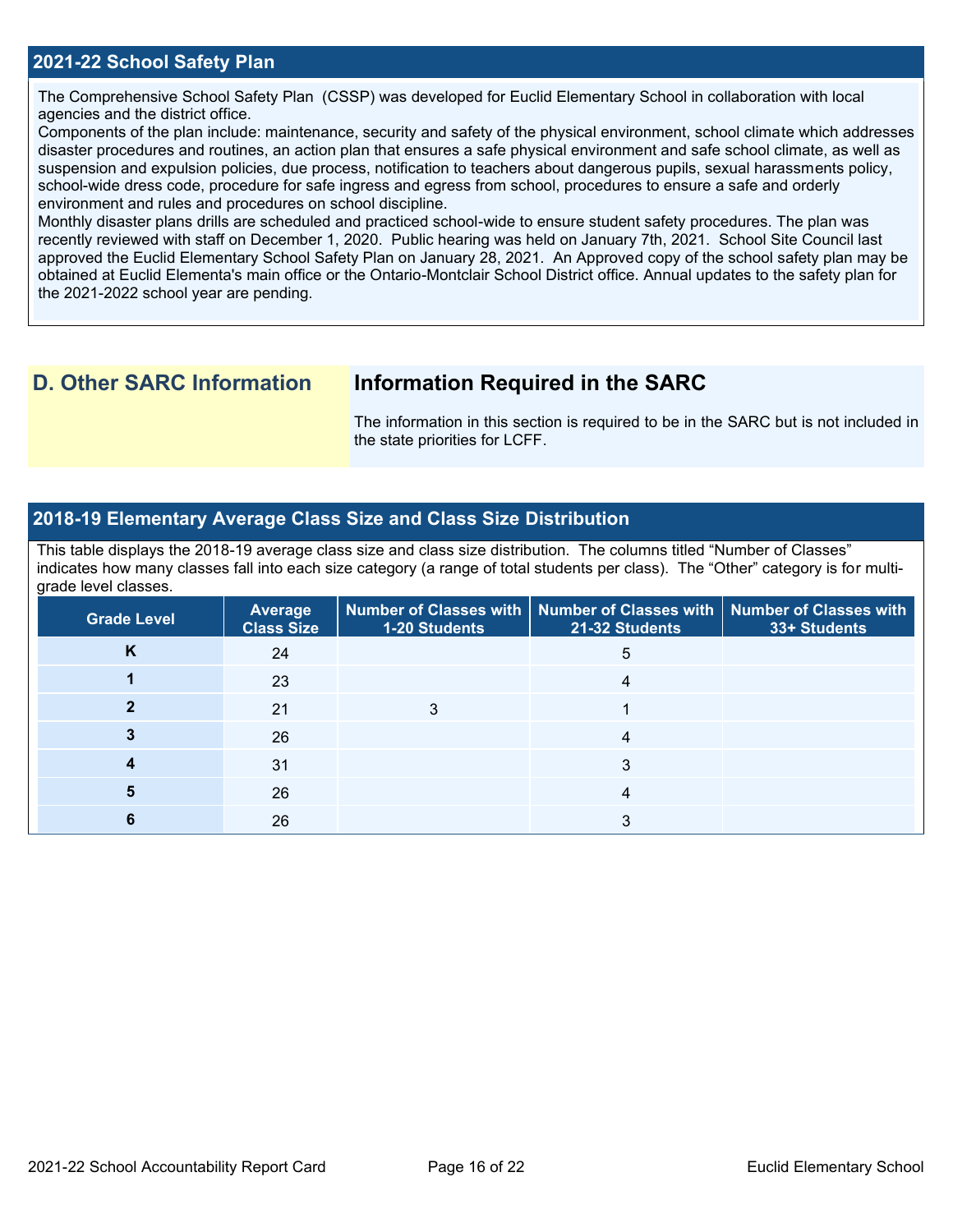### **2019-20 Elementary Average Class Size and Class Size Distribution**

This table displays the 2019-20 average class size and class size distribution. The columns titled "Number of Classes" indicates how many classes fall into each size category (a range of total students per class). The "Other" category is for multi-grade level classes.

| <b>Grade Level</b> | <b>Average</b><br><b>Class Size</b> | 1-20 Students | Number of Classes with   Number of Classes with  <br>21-32 Students | <b>Number of Classes with</b><br>33+ Students |
|--------------------|-------------------------------------|---------------|---------------------------------------------------------------------|-----------------------------------------------|
| K                  | 22                                  |               | 4                                                                   |                                               |
|                    | 23                                  |               | 3                                                                   |                                               |
|                    | 24                                  |               | 4                                                                   |                                               |
|                    | 23                                  |               | 3                                                                   |                                               |
| 4                  | 26                                  |               | 3                                                                   |                                               |
| 5                  | 31                                  |               | 3                                                                   |                                               |
| 6                  | 23                                  |               | 4                                                                   |                                               |
| <b>Other</b>       | 19                                  |               |                                                                     |                                               |

### **2020-21 Elementary Average Class Size and Class Size Distribution**

This table displays the 2020-21 average class size and class size distribution. The columns titled "Number of Classes" indicates how many classes fall into each size category (a range of total students per class). The "Other" category is for multi-grade level classes.

| <b>Grade Level</b> | <b>Average</b><br><b>Class Size</b> | 1-20 Students | Number of Classes with   Number of Classes with   Number of Classes with<br>21-32 Students | 33+ Students |
|--------------------|-------------------------------------|---------------|--------------------------------------------------------------------------------------------|--------------|
| K                  | 18                                  | 3             | 2                                                                                          |              |
|                    | 23                                  |               | 4                                                                                          |              |
|                    | 22                                  | 2             | 2                                                                                          |              |
|                    | 22                                  |               | 4                                                                                          |              |
|                    | 25                                  |               | 3                                                                                          |              |
| 5                  | 23                                  |               | 4                                                                                          |              |
| 6                  | 29                                  |               | 3                                                                                          |              |
| <b>Other</b>       | 10                                  | ≘             |                                                                                            |              |

### **2020-21 Ratio of Pupils to Academic Counselor**

This table displays the ratio of pupils to Academic Counselor. One full time equivalent (FTE) equals one staff member working full time; one FTE could also represent two staff members who each work 50 percent of full time.

| <b>Title</b>                        | <b>Ratio</b> |
|-------------------------------------|--------------|
| <b>Pupils to Academic Counselor</b> |              |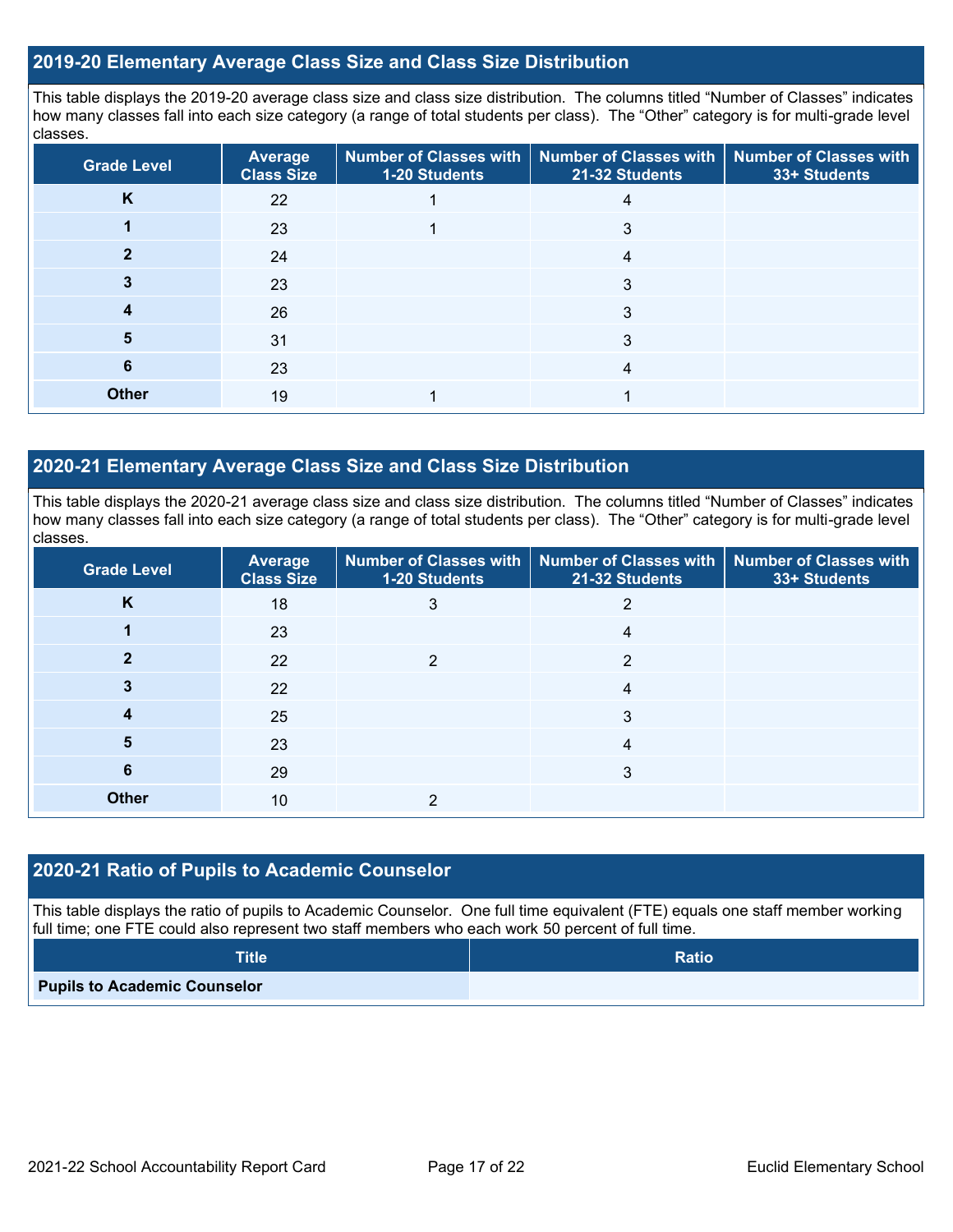### **2020-21 Student Support Services Staff**

This table displays the number of FTE support staff assigned to this school. One full time equivalent (FTE) equals one staff member working full time; one FTE could also represent two staff members who each work 50 percent of full time.

| <b>Title</b>                                                         | <b>Number of FTE Assigned to School</b> |
|----------------------------------------------------------------------|-----------------------------------------|
| <b>Counselor (Academic, Social/Behavioral or Career Development)</b> | 0                                       |
| Library Media Teacher (Librarian)                                    | 0                                       |
| Library Media Services Staff (Paraprofessional)                      | 0                                       |
| <b>Psychologist</b>                                                  | 0                                       |
| <b>Social Worker</b>                                                 | $\Omega$                                |
| <b>Speech/Language/Hearing Specialist</b>                            | 0                                       |
| <b>Resource Specialist (non-teaching)</b>                            | 0                                       |

### **2019-20 Expenditures Per Pupil and School Site Teacher Salaries**

This table displays the 2019-20 expenditures per pupil and average teach salary for this school. Cells with N/A values do not require data.

| Level                                                | <b>Total</b><br><b>Expenditures</b><br><b>Per Pupil</b> | <b>Expenditures</b><br><b>Per Pupil</b><br>(Restricted) | <b>Expenditures</b><br><b>Per Pupil</b><br>(Unrestricted) | <b>Average</b><br><b>Teacher</b><br><b>Salary</b> |
|------------------------------------------------------|---------------------------------------------------------|---------------------------------------------------------|-----------------------------------------------------------|---------------------------------------------------|
| <b>School Site</b>                                   | \$7183.0                                                | \$958.0                                                 | \$6198.0                                                  | \$89639.0                                         |
| <b>District</b>                                      | N/A                                                     | N/A                                                     | \$1608.0                                                  | \$92,686                                          |
| <b>Percent Difference - School Site and District</b> | N/A                                                     | N/A                                                     | 117.6                                                     | $-3.3$                                            |
| <b>State</b>                                         |                                                         |                                                         | \$8.444                                                   | \$85,863                                          |
| <b>Percent Difference - School Site and State</b>    | N/A                                                     | N/A                                                     | $-30.7$                                                   | 4.3                                               |

## **2020-21 Types of Services Funded**

During the 2020-2021 School year, the site fund budgets were spent on the following programs and student services:

- Salary and benefits for Outreach Consultant
- Salaries of classified personnel as well as translation services
- Certificated Substitutes
- Teacher in-services and trainings
- Classroom supplies and instructional materials including technology (Laptops, Chromebooks, Document Cameras)
- Office, health, and custodial supplies
- Repairs and contracts for copy machines
- Motivational incentives for students
- Classroom printing from the print shop
- Technology Supplies and software for students and staff
- Title I funds supported Instructional Coach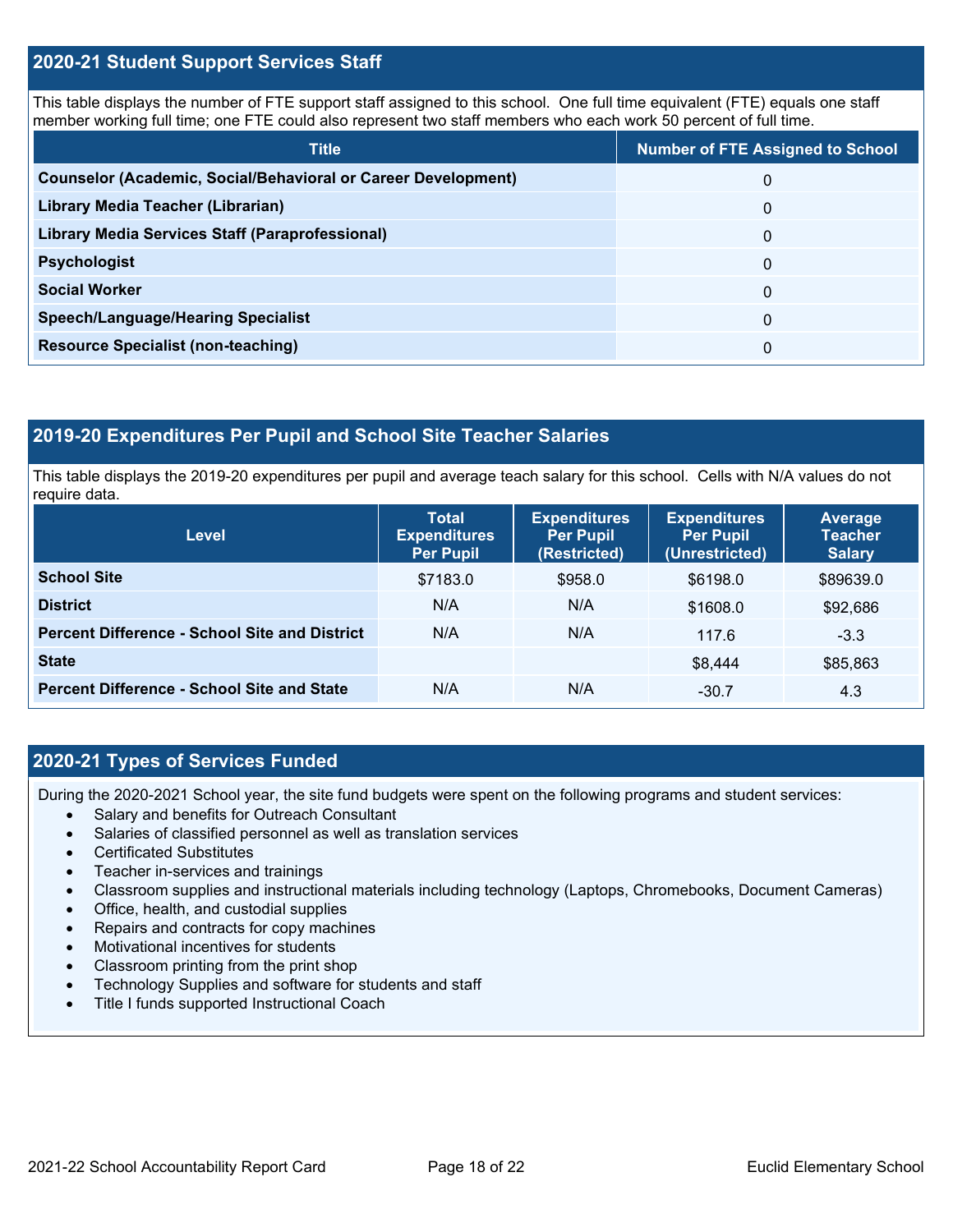### **2019-20 Teacher and Administrative Salaries**

This table displays the 2019-20 Teacher and Administrative salaries. For detailed information on salaries, see the CDE Certification Salaries & Benefits web page at [http://www.cde.ca.gov/ds/fd/cs/.](http://www.cde.ca.gov/ds/fd/cs/)

| Category                                             | <b>District</b><br><b>Amount</b> | <b>State Average</b><br>for Districts<br>in Same Category |
|------------------------------------------------------|----------------------------------|-----------------------------------------------------------|
| <b>Beginning Teacher Salary</b>                      | \$48,998                         | \$52,060                                                  |
| <b>Mid-Range Teacher Salary</b>                      | \$87,146                         | \$84,043                                                  |
| <b>Highest Teacher Salary</b>                        | \$105,113                        | \$107,043                                                 |
| <b>Average Principal Salary (Elementary)</b>         | \$138,892                        | \$133,582                                                 |
| <b>Average Principal Salary (Middle)</b>             | \$141,565                        | \$138,803                                                 |
| <b>Average Principal Salary (High)</b>               | \$0                              | \$133,845                                                 |
| <b>Superintendent Salary</b>                         | \$319,095                        | \$240,628                                                 |
| <b>Percent of Budget for Teacher Salaries</b>        | 37%                              | 35%                                                       |
| <b>Percent of Budget for Administrative Salaries</b> | 6%                               | 5%                                                        |

### **Professional Development**

Euclid Elementary School provides professional development to teachers throughout the school year. On an average, Euclid teachers attend over twenty (20) hours of professional development courses during the year. This has been the case for the 2016-2017, 2017-2018, and for the 2018-2019 school years. Delivery of staff development can take place during the three Tuesday's staff meeting dates on student-minimum days from 2:00-4:00 pm. The delivery method for professional development occurs regularly on staff meeting dates or structured-teacher planning dates with Instructional Coach, Administrators, and/or Outreach Consultant. Teachers also have the opportunity to attend District-led professional development as w ell as off-site professional development.

The primary /major areas of focus for staff development for the last three years have been the following focused on improving instructional strategies, student engagement, as w ell as creating a safe, and orderly environment on our campus. Student achievement data as w ell as data gathered from walk through/Instructional Rounds. Walk through data has been taken in consideration in order to improve student achievement for all of our Euclid students.

State test assessment has guided English Language Arts as w ell am Math professional development that our teachers have received at the district level trainings. Primary topics of PD over the last three years have been implementing the teaching of the common core state standards, close reading, constructive responses, writing, Eureka Math, ELD, Thinking Maps, Socratic Seminars, Quality Teaching for English Learners, and Kagan Cooperative Learning.

Additionally, staff receives professional development in Positive Behavior Interventions and Supports (PBIS). All instruction is supported by Administrators and an Instructional Coach.

Instructional Coach delivers Professional Development and conducts Coaching Cycles with individual teachers of entire PLC team.

This table displays the number of school days dedicated to staff development and continuous improvement.

| <b>Subject</b>                                                                  |    | $2019-20$ 2020-21 2021-22 |
|---------------------------------------------------------------------------------|----|---------------------------|
| Number of school days dedicated to Staff Development and Continuous Improvement | 14 |                           |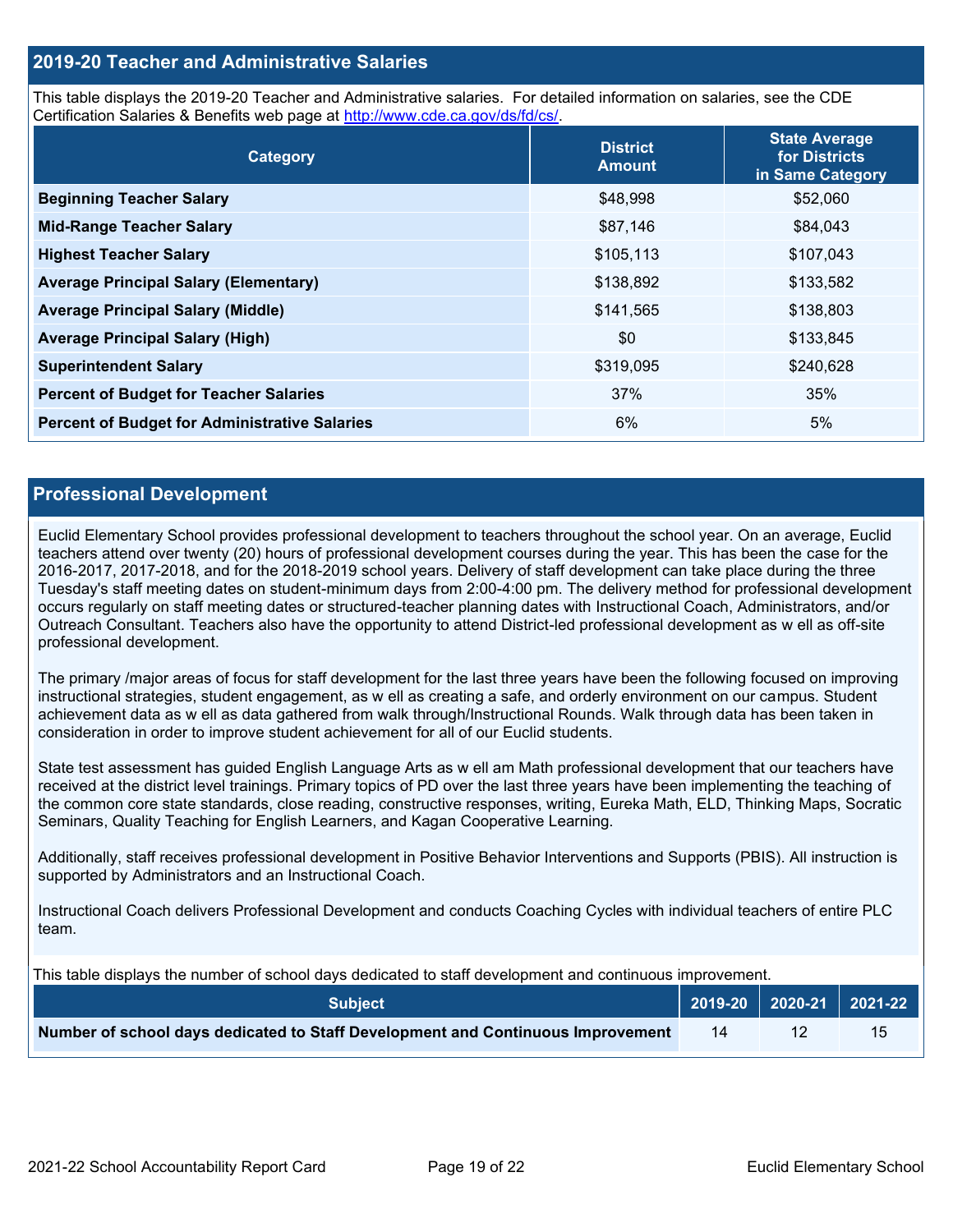# **Ontario-Montclair School District 2020-21 Local Accountability Report Card (LARC) Addendum**

# **Local Accountability Report Card (LARC) Addendum**

**2020-21 Local Accountability Report Card (LARC) Addendum Overview**



On July 14, 2021, the California State Board of Education (SBE) determined that the California Department of Education (CDE) will use the SARC as the mechanism to conduct a one-time data collection of the LEA-level aggregate test results of all school's local assessments administered during the 2020–2021 school year in order to meet the federal Every Students Succeeds Act (ESSA) reporting requirement for the Local Educational Agency Accountability Report Cards (LARCs).

Each local educational agency (LEA) is responsible for preparing and posting their annual LARC in accordance with the federal ESSA. As a courtesy, the CDE prepares and posts the LARCs on behalf of all LEAs.

Only for the 2020–2021 school year and the 2020–2021 LARCs, LEAs are required to report their aggregate local assessments test results at the LEA-level to the CDE by populating the tables below via the SARC. These data will be used to meet the LEAs' federal requirement for their LARCs. Note that it is the responsibility of the school and LEA to ensure that all student privacy and suppression rules are in place when reporting data in Tables 3 and 4 in the Addendum, as applicable.

The tables below are not part of the SBE approved 2020–2021 SARC template but rather are the mechanism by which these required data will be collected from LEAs.

For purposes of the LARC and the following tables, an LEA is defined as a school district, a county office of education, or a direct funded charter school.

| 2021-22 District Contact Information |                                   |  |  |  |
|--------------------------------------|-----------------------------------|--|--|--|
| <b>District Name</b>                 | Ontario-Montclair School District |  |  |  |
| <b>Phone Number</b>                  | $(909)$ 459-2500                  |  |  |  |
| Superintendent                       | Dr. James Q. Hammond              |  |  |  |
| <b>Email Address</b>                 | info@omsd.net                     |  |  |  |
| <b>District Website Address</b>      | https://www.omsd.net              |  |  |  |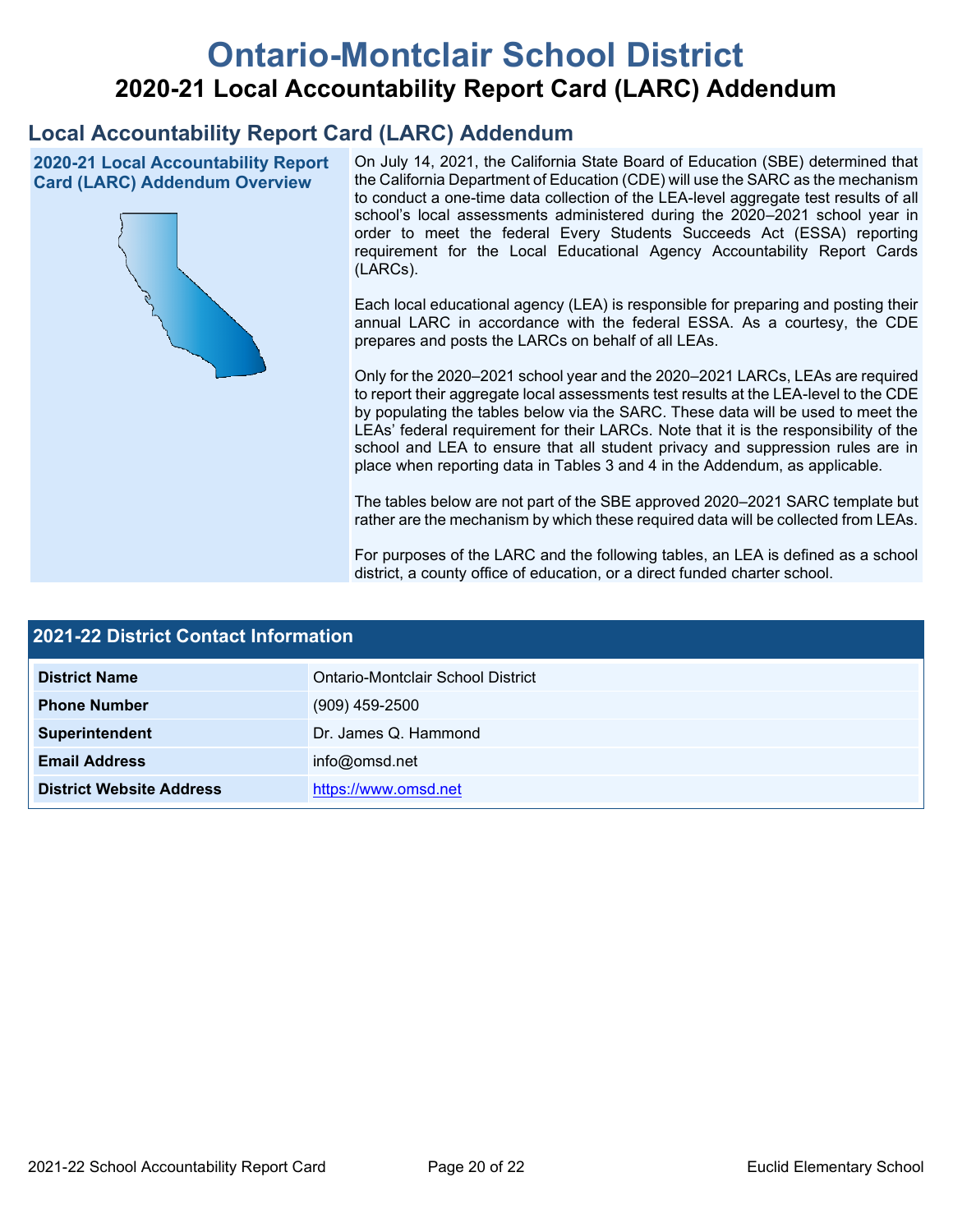# **2020-21 CAASPP Test Results in ELA by Student Group**

This table displays CAASPP test results in ELA by student group for students grades three through eight and grade eleven taking and completing a state-administered assessment. The CDE will populate this table for schools in cases where the school administered the CAASPP assessment. In cases where the school administered a local assessment instead of CAASPP, the CDE will populate this table with "NT" values, meaning this school did not test students using the CAASPP. See the local assessment(s) table for more information.

| <b>CAASPP</b><br><b>Student Groups</b>               | <b>CAASPP</b><br><b>Total</b><br><b>Enrollment</b> | <b>CAASPP</b><br><b>Number</b><br><b>Tested</b> | <b>CAASPP</b><br><b>Percent</b><br><b>Tested</b> | <b>CAASPP</b><br><b>Percent</b><br><b>Not Tested</b> | <b>CAASPP</b><br><b>Percent</b><br>Met or<br><b>Exceeded</b> |
|------------------------------------------------------|----------------------------------------------------|-------------------------------------------------|--------------------------------------------------|------------------------------------------------------|--------------------------------------------------------------|
| <b>All Students</b>                                  | 12994                                              | <b>NT</b>                                       | <b>NT</b>                                        | <b>NT</b>                                            | <b>NT</b>                                                    |
| <b>Female</b>                                        | 6378                                               | <b>NT</b>                                       | <b>NT</b>                                        | <b>NT</b>                                            | <b>NT</b>                                                    |
| <b>Male</b>                                          | 6616                                               | <b>NT</b>                                       | <b>NT</b>                                        | <b>NT</b>                                            | <b>NT</b>                                                    |
| American Indian or Alaska Native                     | 92                                                 | <b>NT</b>                                       | <b>NT</b>                                        | <b>NT</b>                                            | <b>NT</b>                                                    |
| <b>Asian</b>                                         | 257                                                | <b>NT</b>                                       | <b>NT</b>                                        | <b>NT</b>                                            | <b>NT</b>                                                    |
| <b>Black or African American</b>                     | 394                                                | <b>NT</b>                                       | <b>NT</b>                                        | <b>NT</b>                                            | <b>NT</b>                                                    |
| <b>Filipino</b>                                      | 81                                                 | <b>NT</b>                                       | <b>NT</b>                                        | <b>NT</b>                                            | <b>NT</b>                                                    |
| <b>Hispanic or Latino</b>                            | 11629                                              | <b>NT</b>                                       | <b>NT</b>                                        | <b>NT</b>                                            | <b>NT</b>                                                    |
| <b>Native Hawaiian or Pacific Islander</b>           | 31                                                 | <b>NT</b>                                       | <b>NT</b>                                        | <b>NT</b>                                            | <b>NT</b>                                                    |
| <b>Two or More Races</b>                             | 140                                                | <b>NT</b>                                       | <b>NT</b>                                        | <b>NT</b>                                            | <b>NT</b>                                                    |
| <b>White</b>                                         | 370                                                | <b>NT</b>                                       | <b>NT</b>                                        | <b>NT</b>                                            | <b>NT</b>                                                    |
| <b>English Learners</b>                              | 2756                                               | <b>NT</b>                                       | <b>NT</b>                                        | <b>NT</b>                                            | <b>NT</b>                                                    |
| <b>Foster Youth</b>                                  | 73                                                 | <b>NT</b>                                       | <b>NT</b>                                        | <b>NT</b>                                            | <b>NT</b>                                                    |
| <b>Homeless</b>                                      | 2320                                               | <b>NT</b>                                       | <b>NT</b>                                        | <b>NT</b>                                            | <b>NT</b>                                                    |
| <b>Military</b>                                      | $\mathbf 0$                                        | $\mathbf 0$                                     | $\mathbf 0$                                      | $\mathbf 0$                                          | 0                                                            |
| <b>Socioeconomically Disadvantaged</b>               | 11552                                              | <b>NT</b>                                       | <b>NT</b>                                        | <b>NT</b>                                            | <b>NT</b>                                                    |
| <b>Students Receiving Migrant Education Services</b> | 0                                                  | $\mathbf 0$                                     | $\mathbf{0}$                                     | $\mathbf 0$                                          | 0                                                            |
| <b>Students with Disabilities</b>                    | 1919                                               | <b>NT</b>                                       | <b>NT</b>                                        | <b>NT</b>                                            | <b>NT</b>                                                    |